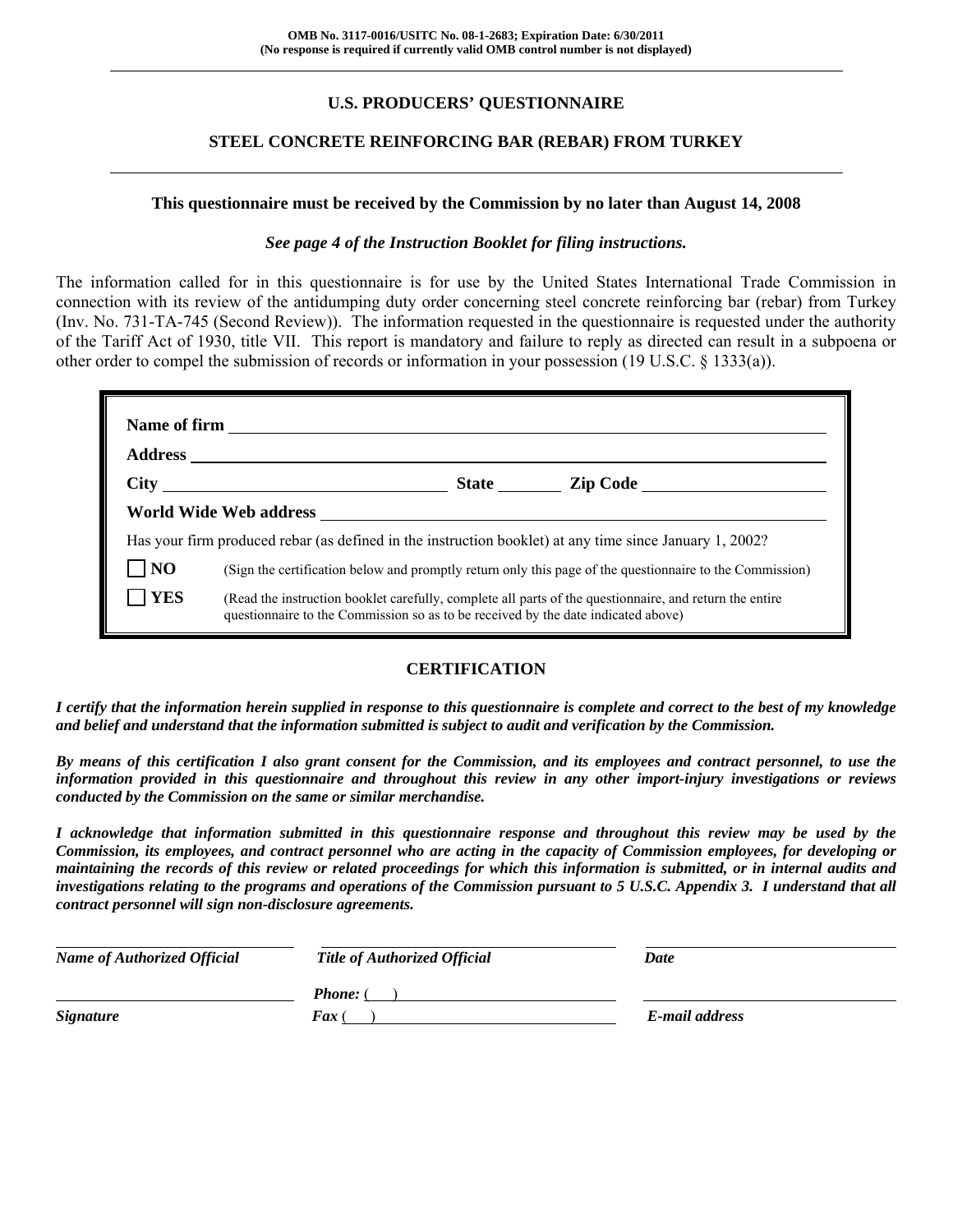#### **PART I.—GENERAL INFORMATION**

 $\overline{a}$ 

 $\overline{a}$ 

The questions in this questionnaire have been reviewed with market participants to ensure that issues of concern are adequately addressed and that data requests are sufficient, meaningful, and as limited as possible. Public reporting burden for this questionnaire is estimated to average 50 hours per response, including the time for reviewing instructions, searching existing data sources, gathering the data needed, and completing and reviewing the questionnaire. Send comments regarding the accuracy of this burden estimate or any other aspect of this collection of information, including suggestions for reducing the burden, to the Office of Investigations, U.S. International Trade Commission, 500 E Street, SW, Washington, DC 20436.

I-1a. Please report below the actual number of hours required and the cost to your firm of preparing the reply to this questionnaire and completing the form.

hours dollars

- I-1b. We are interested in any comments you may have for improving this questionnaire in general or the clarity of specific questions. Please attach such comments to your response or send them to the above address.
- I-2. Provide the name and address of establishment(s) covered by this questionnaire (see page 3 of the instruction booklet for reporting guidelines). If your firm is publicly traded, please specify the stock exchange and trading symbol.
- I-3. Do you support or oppose continuation of the antidumping duty order currently in place for rebar from Turkey?

| $\Box$ Support | $\Box$ Oppose | $\Box$ Take no position |
|----------------|---------------|-------------------------|
|----------------|---------------|-------------------------|

I-4. Is your firm owned, in whole or in part, by any other firm?

 $\Box$  No  $\Box$  Yes--List the following information.

Firm name Address Address Extent of ownership  $\overline{a}$  $\overline{a}$  $\overline{a}$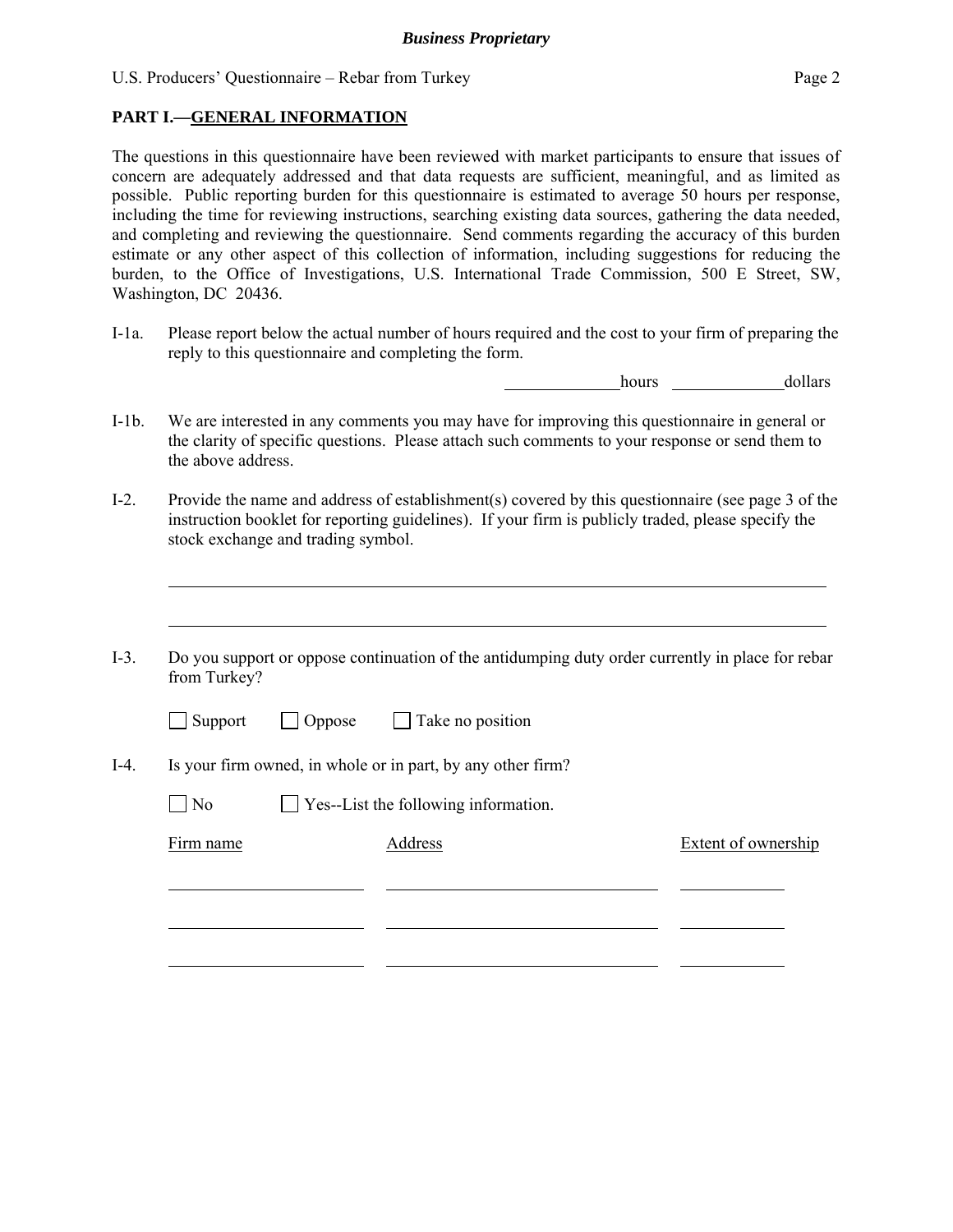### **PART I.--GENERAL INFORMATION***--Continued*

I-5. Does your firm have any related firms, either domestic or foreign, which are engaged in importing rebar from Turkey into the United States or which are engaged in exporting rebar from Turkey to the United States?

| Firm name                         | <b>Address</b>                                                         | Affiliation                                                                                     |
|-----------------------------------|------------------------------------------------------------------------|-------------------------------------------------------------------------------------------------|
|                                   |                                                                        |                                                                                                 |
|                                   |                                                                        |                                                                                                 |
|                                   |                                                                        |                                                                                                 |
|                                   |                                                                        |                                                                                                 |
|                                   |                                                                        | Does your firm have any related firms, either domestic or foreign, which are engaged in         |
|                                   |                                                                        | importing rebar from countries other than Turkey into the United States or which are engaged in |
|                                   | exporting rebar from countries other than Turkey to the United States? |                                                                                                 |
| N <sub>0</sub>                    | Yes--List the following information.                                   |                                                                                                 |
| Firm name and country             | <b>Address</b>                                                         | Affiliation                                                                                     |
|                                   |                                                                        |                                                                                                 |
|                                   |                                                                        |                                                                                                 |
|                                   |                                                                        |                                                                                                 |
|                                   |                                                                        |                                                                                                 |
|                                   |                                                                        | Does your firm have any related firms, either domestic or foreign, which are engaged in the     |
|                                   |                                                                        |                                                                                                 |
| $\neg$ No                         | $\Box$ Yes--List the following information.                            |                                                                                                 |
| production of rebar?<br>Firm name | <b>Address</b>                                                         | Affiliation                                                                                     |
|                                   |                                                                        |                                                                                                 |
|                                   |                                                                        |                                                                                                 |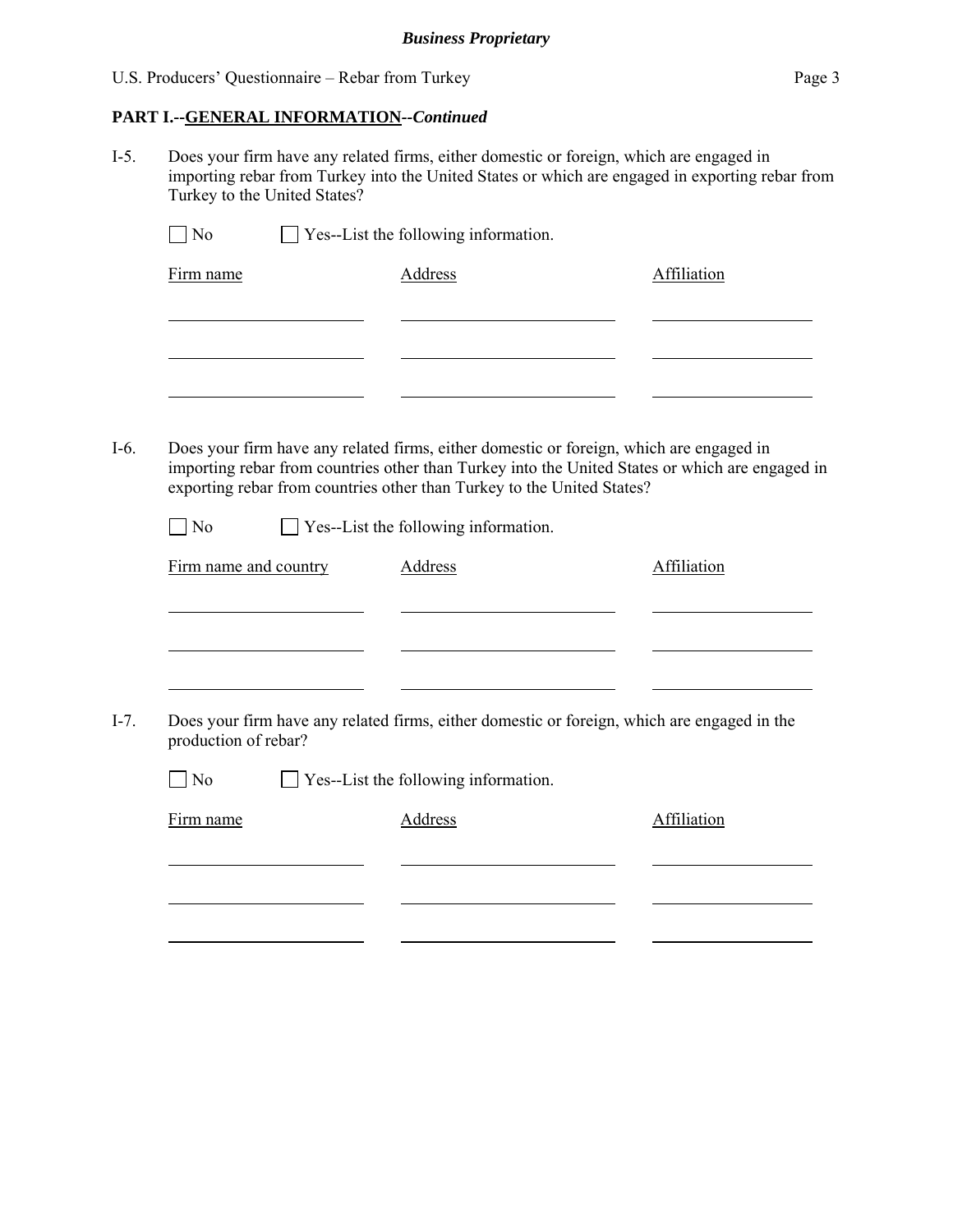### **PART I.--GENERAL INFORMATION***--Continued*

I-8. Does your firm have any related firms, either domestic or foreign, which are engaged in the fabrication of rebar in the United States?

| Firm name      | <b>Address</b>                                                                                   | Affiliation |
|----------------|--------------------------------------------------------------------------------------------------|-------------|
|                |                                                                                                  |             |
|                |                                                                                                  |             |
|                |                                                                                                  |             |
|                |                                                                                                  |             |
|                |                                                                                                  |             |
|                | In Parts II and IV of this questionnaire we request a copy of your company's business plan. Does |             |
|                | your company or any related firm have a business plan or any internal documents that describe,   |             |
|                | discuss, or analyze expected future market conditions for rebar?                                 |             |
| $\overline{N}$ | □ Yes--Please provide the requested documents. If you are not providing the                      |             |
|                | requested documents, please explain why not.                                                     |             |
|                |                                                                                                  |             |
|                |                                                                                                  |             |
|                |                                                                                                  |             |
|                |                                                                                                  |             |
|                |                                                                                                  |             |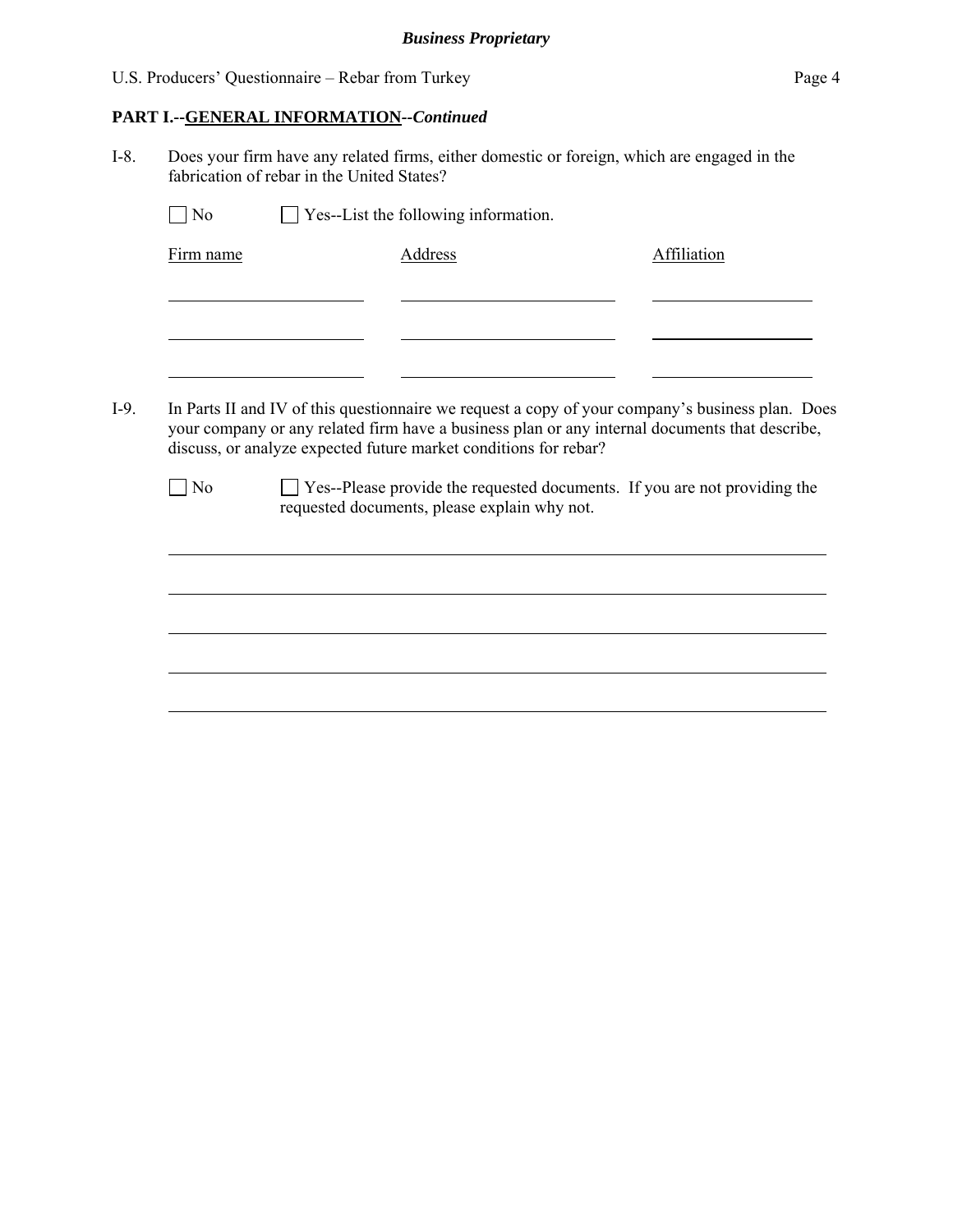Further information on this part of the questionnaire can be obtained from Joshua Kaplan (202-205-3184, joshua.kaplan@usitc.gov). **Supply all data requested on a calendar-year basis**.

II-1. Who should be contacted regarding the requested trade and related information **on a corporate basis**?

|          | Company contact: |                                                                    |                                                                                               |
|----------|------------------|--------------------------------------------------------------------|-----------------------------------------------------------------------------------------------|
|          |                  | Name and title                                                     |                                                                                               |
|          |                  | Phone number                                                       | E-mail address                                                                                |
| II-2.    |                  | instruction booklet) regarding the production of rebar?            | Since January 1, 2002, has your firm been involved in a toll agreement (see definition in the |
|          | $\Box$ No        |                                                                    | $\vert$ Yes--Name firm(s):                                                                    |
| $II-3$ . |                  | Does your firm produce rebar in a foreign trade zone (FTZ)?        |                                                                                               |
|          | $\overline{N_0}$ | $\Box$ Yes--Identify FTZ(s): $\Box$                                |                                                                                               |
| II-4.    |                  | Since January 1, 2002, has your firm imported rebar?               |                                                                                               |
|          | N <sub>0</sub>   | Yes--COMPLETE AND RETURN A U.S. IMPORTERS'<br><b>QUESTIONNAIRE</b> |                                                                                               |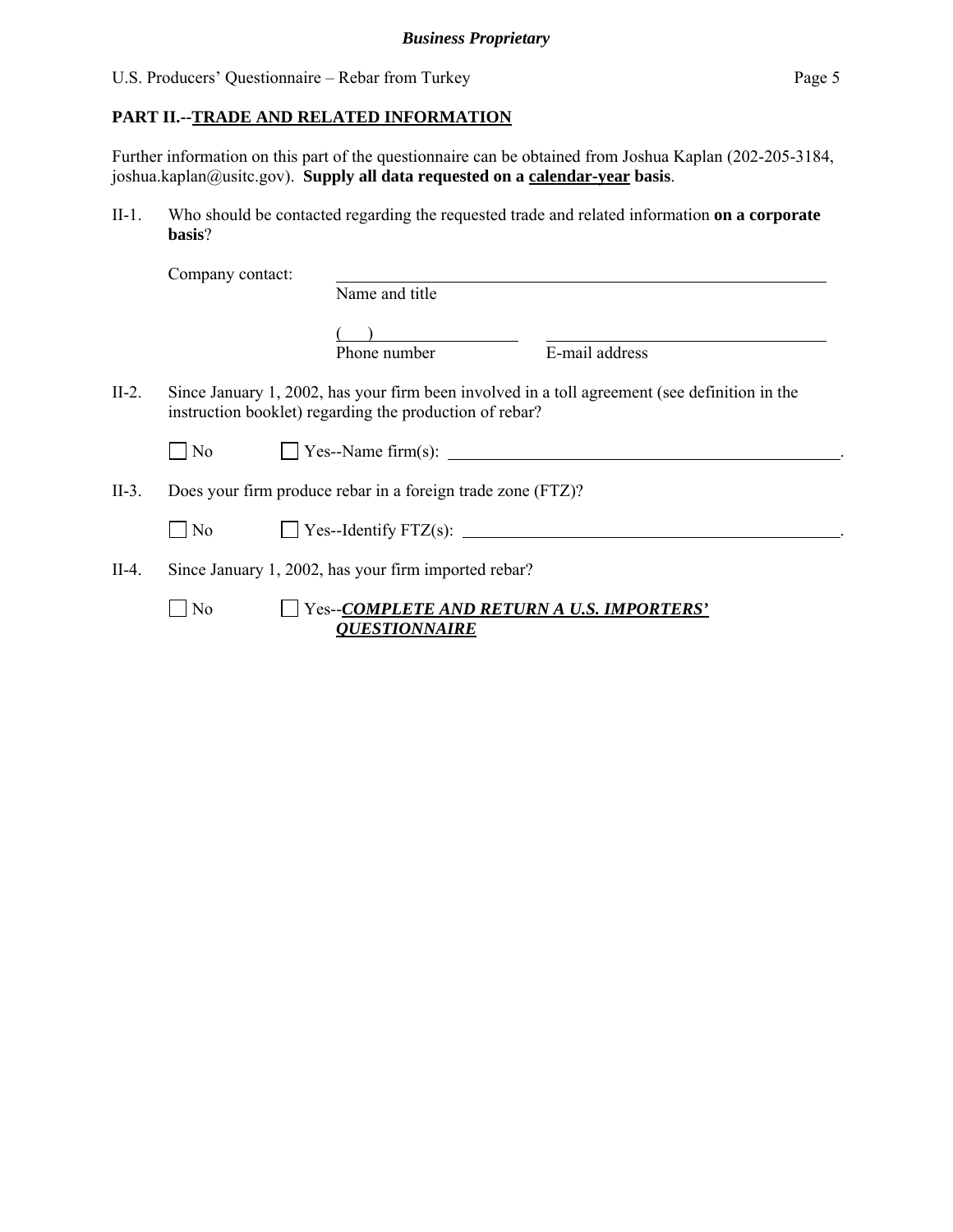$\overline{a}$ 

 $\overline{a}$ 

#### **PART II.--TRADE AND RELATED INFORMATION***--Continued*

II-5. Other than direct imports, has your firm otherwise purchased rebar since January 1, 2002? (See definitions in the instruction booklet.)

| (Quantity in short tons, value in \$1,000)                                                                     |      |      |      |      |      |      |
|----------------------------------------------------------------------------------------------------------------|------|------|------|------|------|------|
| <b>Item</b>                                                                                                    | 2002 | 2003 | 2004 | 2005 | 2006 | 2007 |
| PURCHASES FROM U.S. IMPORTERS <sup>2</sup> OF PRODUCT FROM--                                                   |      |      |      |      |      |      |
| Turkey:                                                                                                        |      |      |      |      |      |      |
| Quantity                                                                                                       |      |      |      |      |      |      |
| Value                                                                                                          |      |      |      |      |      |      |
| All other countries:                                                                                           |      |      |      |      |      |      |
| Quantity                                                                                                       |      |      |      |      |      |      |
| Value                                                                                                          |      |      |      |      |      |      |
| PURCHASES FROM DOMESTIC PRODUCERS: <sup>2</sup>                                                                |      |      |      |      |      |      |
| Quantity                                                                                                       |      |      |      |      |      |      |
| Value                                                                                                          |      |      |      |      |      |      |
| PURCHASES FROM OTHER SOURCES: <sup>2</sup>                                                                     |      |      |      |      |      |      |
| Quantity                                                                                                       |      |      |      |      |      |      |
| Value                                                                                                          |      |      |      |      |      |      |
| Please indicate your reasons for purchasing this product. If your reasons differ by source, please elaborate.  |      |      |      |      |      |      |
|                                                                                                                |      |      |      |      |      |      |
| Please list the name of the firm(s) from which you purchased this product. If your suppliers differ by source, |      |      |      |      |      |      |
| please identify the source for each listed supplier.                                                           |      |      |      |      |      |      |
|                                                                                                                |      |      |      |      |      |      |
|                                                                                                                |      |      |      |      |      |      |

The following questions pertain to the specified region in this review. For purposes of this review, the region is defined as 22 States: Alabama, Connecticut, Delaware, Florida, Georgia, Kentucky, Louisiana, Maine, Maryland, Massachusetts, Mississippi, New Hampshire, New Jersey, New York, North Carolina, Pennsylvania, Rhode Island, South Carolina, Tennessee, Vermont, Virginia, West Virginia; plus Puerto Rico and the District of Columbia. When reporting shipments within the defined specified region, report such data only for the 22 States shown as well as the District of Columbia and Puerto Rico. All other shipments should be considered "outside" the specified region.

II-6a. **Concerning establishments inside the specified region (see instructions):** Has your firm experienced any plant openings, relocations, expansions, acquisitions, consolidations, closures, or prolonged shutdowns because of strikes or equipment failure; curtailment of production because of shortages of materials; or any other change in the character of your operations or organization relating to the production of rebar since 2002?

 $\Box$  No  $\Box$  Yes--Supply details as to the time, nature, and significance of such changes.

 $\Box$  No  $\Box$  Yes--Report such purchases below for the specified periods.<sup>1</sup>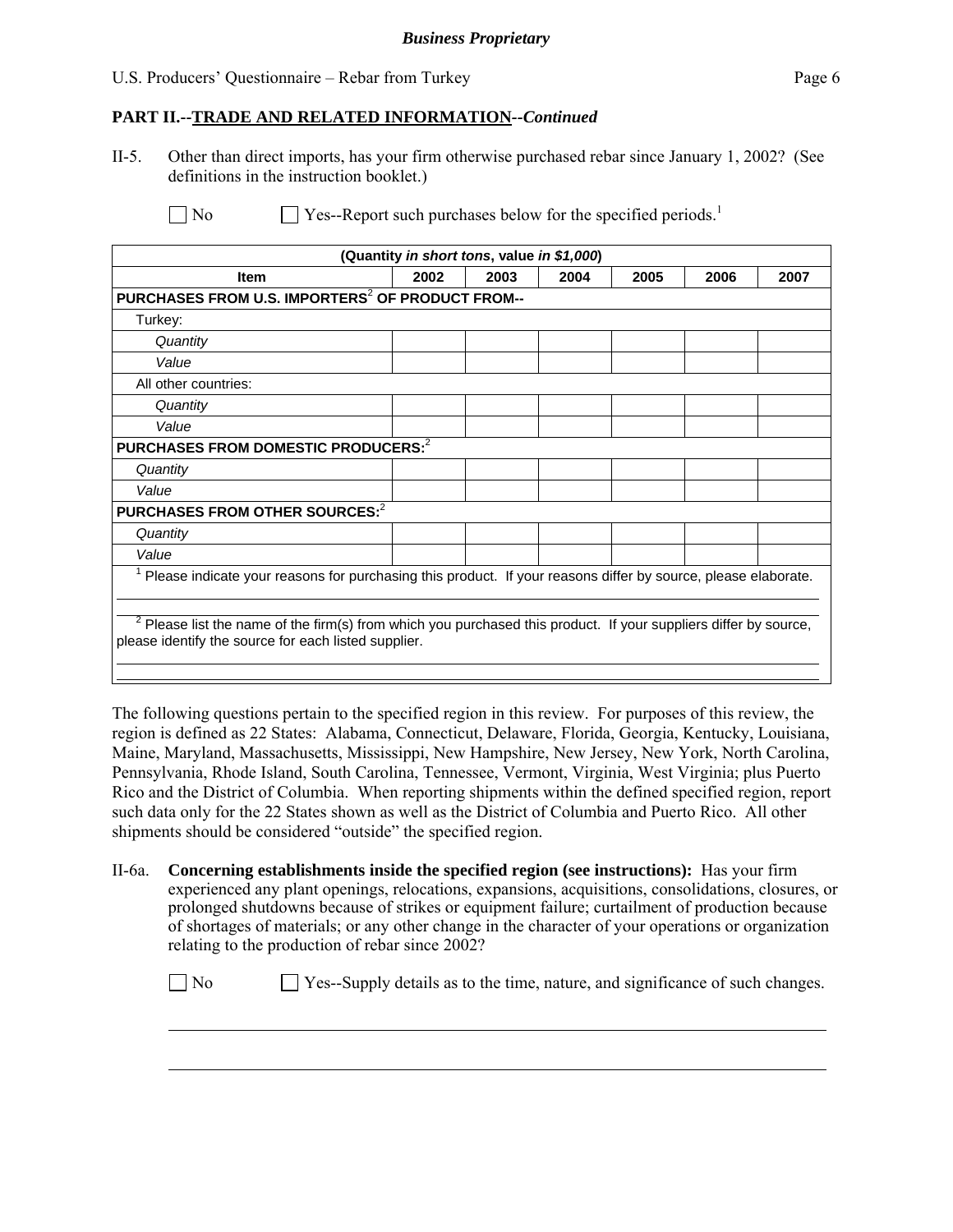$\overline{a}$ 

# **PART II.--TRADE AND RELATED INFORMATION***--Continued*

| $II-6b.$  | Concerning establishments outside the specified region (see instructions): Has your firm<br>experienced any plant openings, relocations, expansions, acquisitions, consolidations, closures, or<br>prolonged shutdowns because of strikes or equipment failure; curtailment of production because<br>of shortages of materials; or any other change in the character of your operations or organization<br>relating to the production of rebar since 2002? |                                                                                                                                                                                                                                                                                                                                                                           |  |  |  |  |
|-----------|------------------------------------------------------------------------------------------------------------------------------------------------------------------------------------------------------------------------------------------------------------------------------------------------------------------------------------------------------------------------------------------------------------------------------------------------------------|---------------------------------------------------------------------------------------------------------------------------------------------------------------------------------------------------------------------------------------------------------------------------------------------------------------------------------------------------------------------------|--|--|--|--|
|           | $\Box$ No                                                                                                                                                                                                                                                                                                                                                                                                                                                  | $\Box$ Yes--Supply details as to the time, nature, and significance of such changes.                                                                                                                                                                                                                                                                                      |  |  |  |  |
| II-7a.    |                                                                                                                                                                                                                                                                                                                                                                                                                                                            | <b>Concerning establishments inside the specified region (see instructions):</b> Does your firm<br>anticipate any changes in the character of your operations or organization (as noted above)<br>relating to the production of rebar in the future?                                                                                                                      |  |  |  |  |
|           | $\exists$ No                                                                                                                                                                                                                                                                                                                                                                                                                                               | $\Box$ Yes--Supply details as to the time, nature, and significance of such changes<br>and provide underlying assumptions, along with relevant portions of business<br>plans or other supporting documentation, that address this issue. Include in your<br>response a specific projection of your firm's capacity to produce rebar (in short<br>tons) for 2008 and 2009. |  |  |  |  |
| $II-7b.$  |                                                                                                                                                                                                                                                                                                                                                                                                                                                            | <b>Concerning establishments outside the specified region (see instructions):</b> Does your firm<br>anticipate any changes in the character of your operations or organization (as noted above)<br>relating to the production of rebar in the future?                                                                                                                     |  |  |  |  |
|           | $\Box$ No                                                                                                                                                                                                                                                                                                                                                                                                                                                  | $\Box$ Yes--Supply details as to the time, nature, and significance of such changes<br>and provide underlying assumptions, along with relevant portions of business<br>plans or other supporting documentation, that address this issue. Include in your<br>response a specific projection of your firm's capacity to produce rebar (in short<br>tons) for 2008 and 2009. |  |  |  |  |
| $II-8a$ . | Turkey were to be revoked?                                                                                                                                                                                                                                                                                                                                                                                                                                 | <b>Concerning establishments inside the specified region (see instructions):</b> Would your firm<br>anticipate any changes in the character of your operations or organization (as noted above)<br>relating to the production of rebar in the future if the antidumping duty order on rebar from                                                                          |  |  |  |  |
|           | $\overline{N}$                                                                                                                                                                                                                                                                                                                                                                                                                                             | <b>Solution</b> Yes--Supply details as to the time, nature, and significance of such changes<br>and provide underlying assumptions, along with relevant portions of business<br>plans or other supporting documentation, that address this issue.                                                                                                                         |  |  |  |  |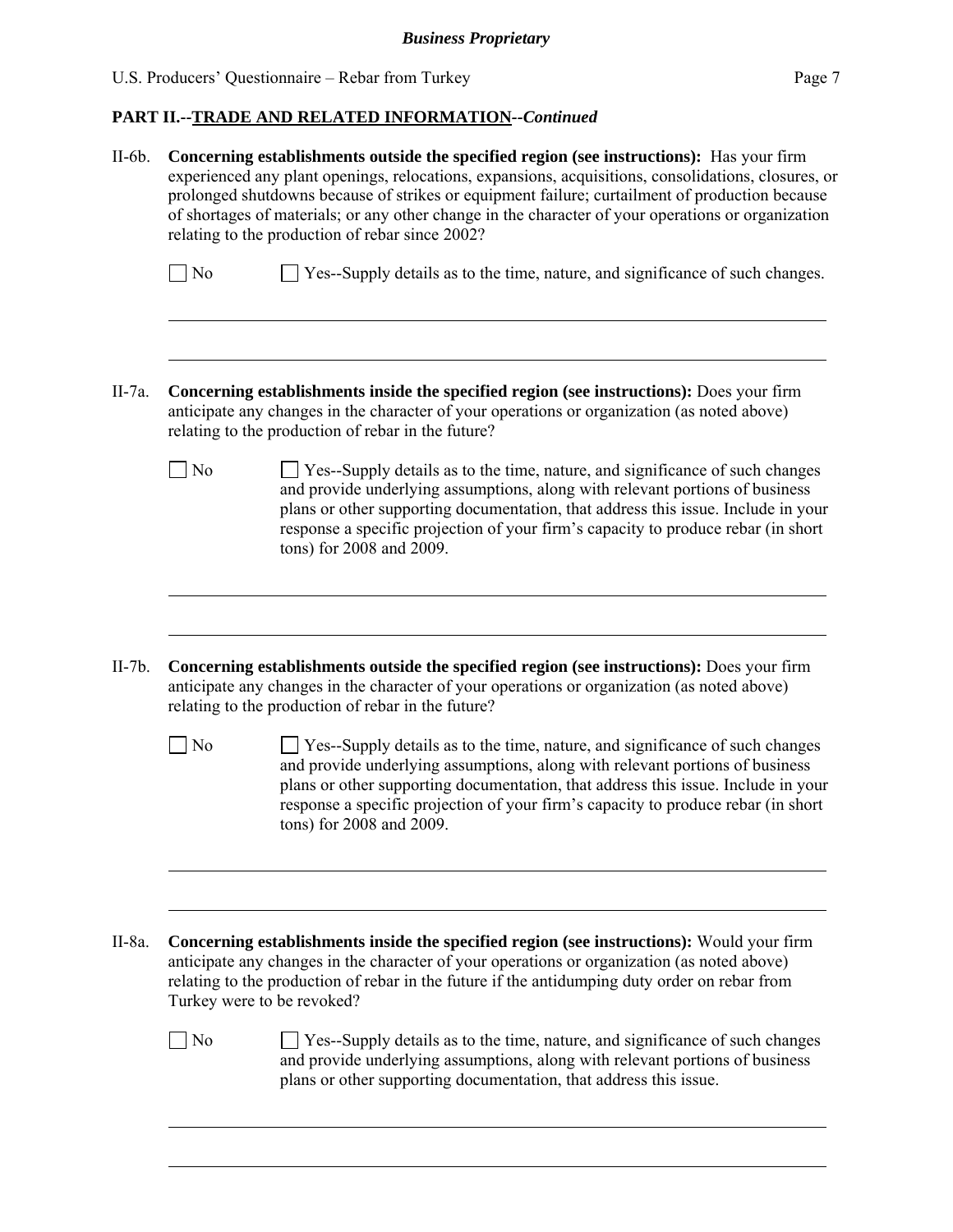$\overline{a}$ 

 $\overline{a}$ 

 $\overline{a}$ 

 $\overline{a}$ 

 $\overline{a}$ 

 $\overline{a}$ 

.

 $\overline{a}$ 

 $\overline{a}$ 

 $\overline{a}$ 

 $\overline{a}$ 

#### **PART II.--TRADE AND RELATED INFORMATION***--Continued*

- II-8b. **Concerning establishments outside the specified region (see instructions):** Would your firm anticipate any changes in the character of your operations or organization (as noted above) relating to the production of rebar in the future if the antidumping duty order on rebar from Turkey were to be revoked?
	- $\Box$  No  $\Box$  Yes--Supply details as to the time, nature, and significance of such changes and provide underlying assumptions, along with relevant portions of business plans or other supporting documentation, that address this issue.
- II-9a. **Concerning establishments inside the specified region (see instructions):** Describe the significance of the existing antidumping duty order covering imports of rebar from Turkey in terms of its effect on your firm's production capacity, production, U.S. shipments, inventories, purchases, employment, revenues, costs, profits, cash flow, capital expenditures, research and development expenditures, and asset values. You may wish to compare your firm's operations before and after the imposition of the order.

II-9b. **Concerning establishments outside the specified region (see instructions):** Describe the significance of the existing antidumping duty order covering imports of rebar from Turkey in terms of its effect on your firm's production capacity, production, U.S. shipments, inventories, purchases, employment, revenues, costs, profits, cash flow, capital expenditures, research and development expenditures, and asset values. You may wish to compare your firm's operations before and after the imposition of the order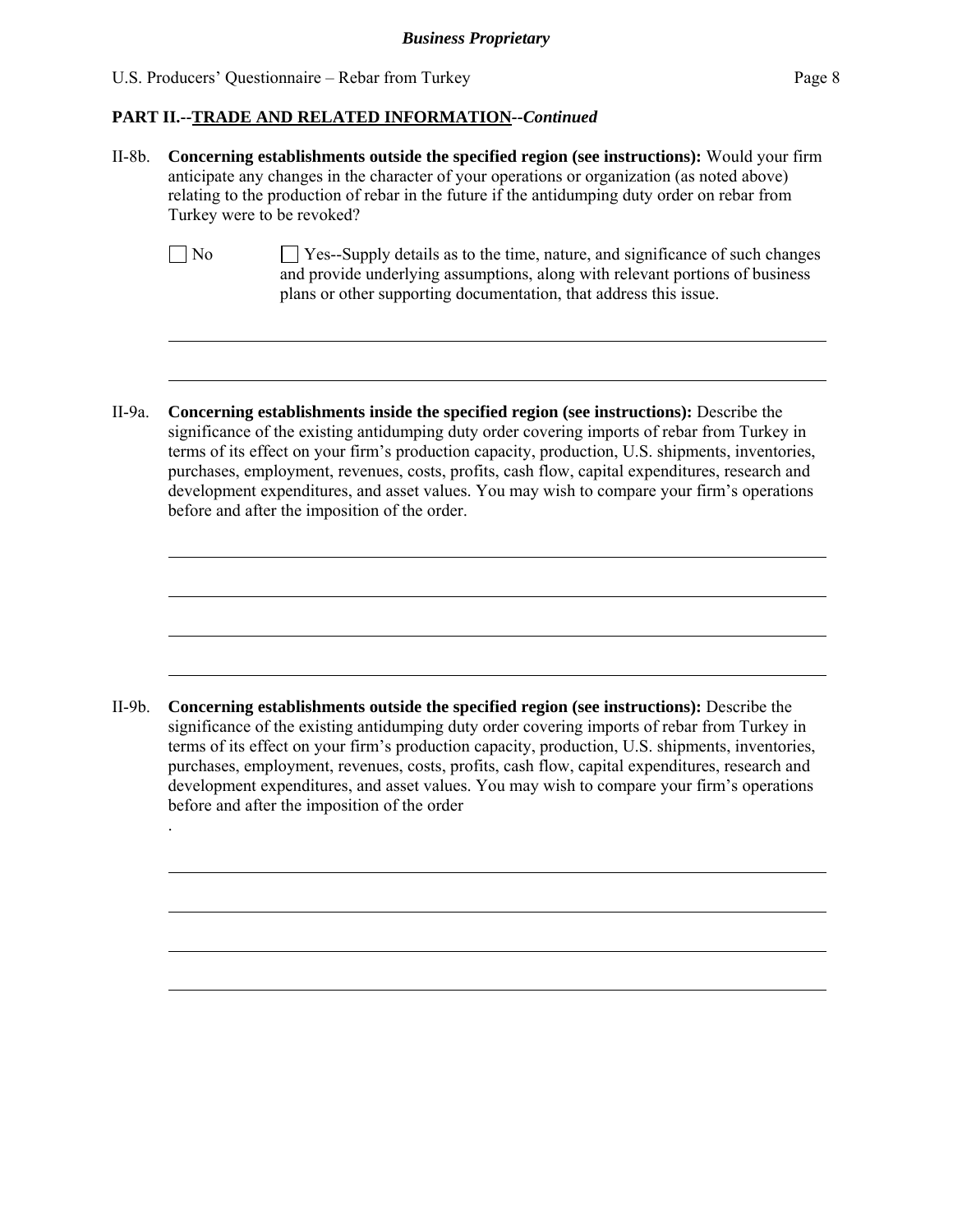$\overline{a}$ 

### **PART II.--TRADE AND RELATED INFORMATION***--Continued*

|                | II-10a. Concerning establishments inside the specified region (see instructions): Would your firm<br>anticipate any changes in its production capacity, production, U.S. shipments, inventories,<br>purchases, employment, revenues, costs, profits, cash flow, capital expenditures, research and<br>development expenditures, or asset values relating to the production of rebar in the future if the<br>antidumping duty order on rebar from Turkey were to be revoked?  |
|----------------|------------------------------------------------------------------------------------------------------------------------------------------------------------------------------------------------------------------------------------------------------------------------------------------------------------------------------------------------------------------------------------------------------------------------------------------------------------------------------|
| $\exists$ No   | Yes--Supply details as to the time, nature, and significance of such changes<br>and provide underlying assumptions, along with relevant portions of business<br>plans or other supporting documentation, for any trends or projections you may<br>provide.                                                                                                                                                                                                                   |
|                |                                                                                                                                                                                                                                                                                                                                                                                                                                                                              |
|                | II-10b. Concerning establishments outside the specified region (see instructions): Would your firm<br>anticipate any changes in its production capacity, production, U.S. shipments, inventories,<br>purchases, employment, revenues, costs, profits, cash flow, capital expenditures, research and<br>development expenditures, or asset values relating to the production of rebar in the future if the<br>antidumping duty order on rebar from Turkey were to be revoked? |
| N <sub>o</sub> | Yes--Supply details as to the time, nature, and significance of such changes<br>and provide underlying assumptions, along with relevant portions of business<br>plans or other supporting documentation, for any trends or projections you may<br>provide.                                                                                                                                                                                                                   |
|                |                                                                                                                                                                                                                                                                                                                                                                                                                                                                              |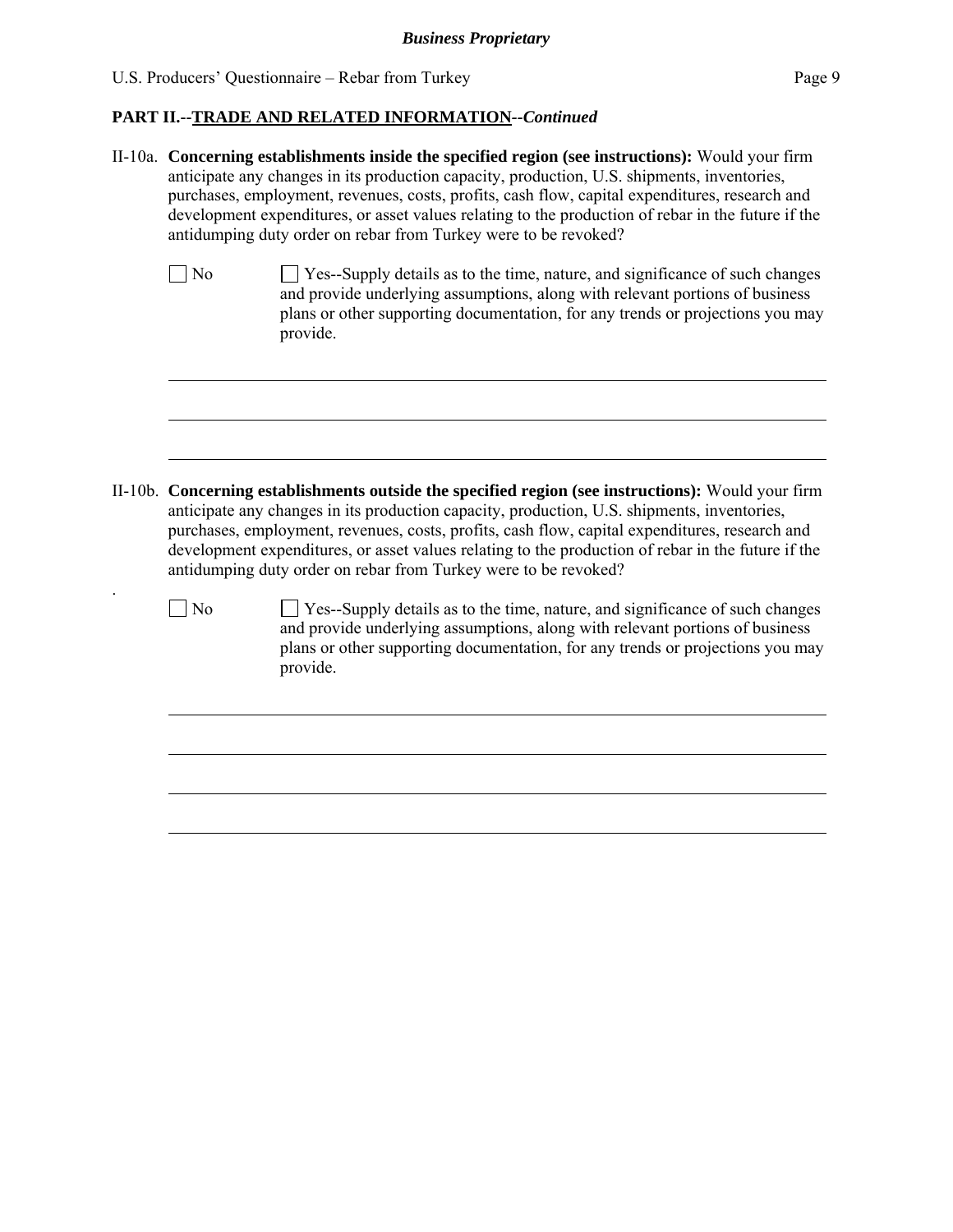#### **PART II.--TRADE AND RELATED INFORMATION***--Continued*

#### **ANSWER FOR EACH ESTABLISHMENT: \_ \_\_\_\_\_\_\_\_\_\_\_\_\_\_\_\_\_\_\_\_\_\_\_\_\_\_\_\_\_\_\_\_\_\_\_\_\_**

II-11. Who should be contacted regarding the requested trade and related information **on an establishment basis**?

Company contact:

Name and title

 $\frac{1}{\text{Phone No.}}$ 

E-mail address

- II-12. Has your firm since 2002 produced, or does your firm anticipate producing in the future, other products on the same equipment and machinery used in the production of rebar and/or using the same production and related workers employed to produce rebar?
	- No Ses--List the following information and report your firm's plant-specific production capacity and production of these products and rebar in the periods indicated. Provide a response for each facility listed in question I.2.

| Product | Period | Basis for allocation of capacity and<br>employment data (indicate if different) |
|---------|--------|---------------------------------------------------------------------------------|
|         |        |                                                                                 |
|         |        |                                                                                 |
|         |        |                                                                                 |
|         |        |                                                                                 |

| Quantity(in short tons)         |      |      |      |      |      |      |
|---------------------------------|------|------|------|------|------|------|
| <b>Item</b>                     | 2002 | 2003 | 2004 | 2005 | 2006 | 2007 |
| <b>Average Rolling Capacity</b> |      |      |      |      |      |      |
| <b>Production</b>               |      |      |      |      |      |      |
| <b>Straight Rebar</b>           |      |      |      |      |      |      |
| <b>Coiled Rebar</b>             |      |      |      |      |      |      |
| <b>Merchant Bar</b>             |      |      |      |      |      |      |
| Other <sup>1</sup>              |      |      |      |      |      |      |
| <b>Total</b>                    |      |      |      |      |      |      |
| Please identify                 |      |      |      |      |      |      |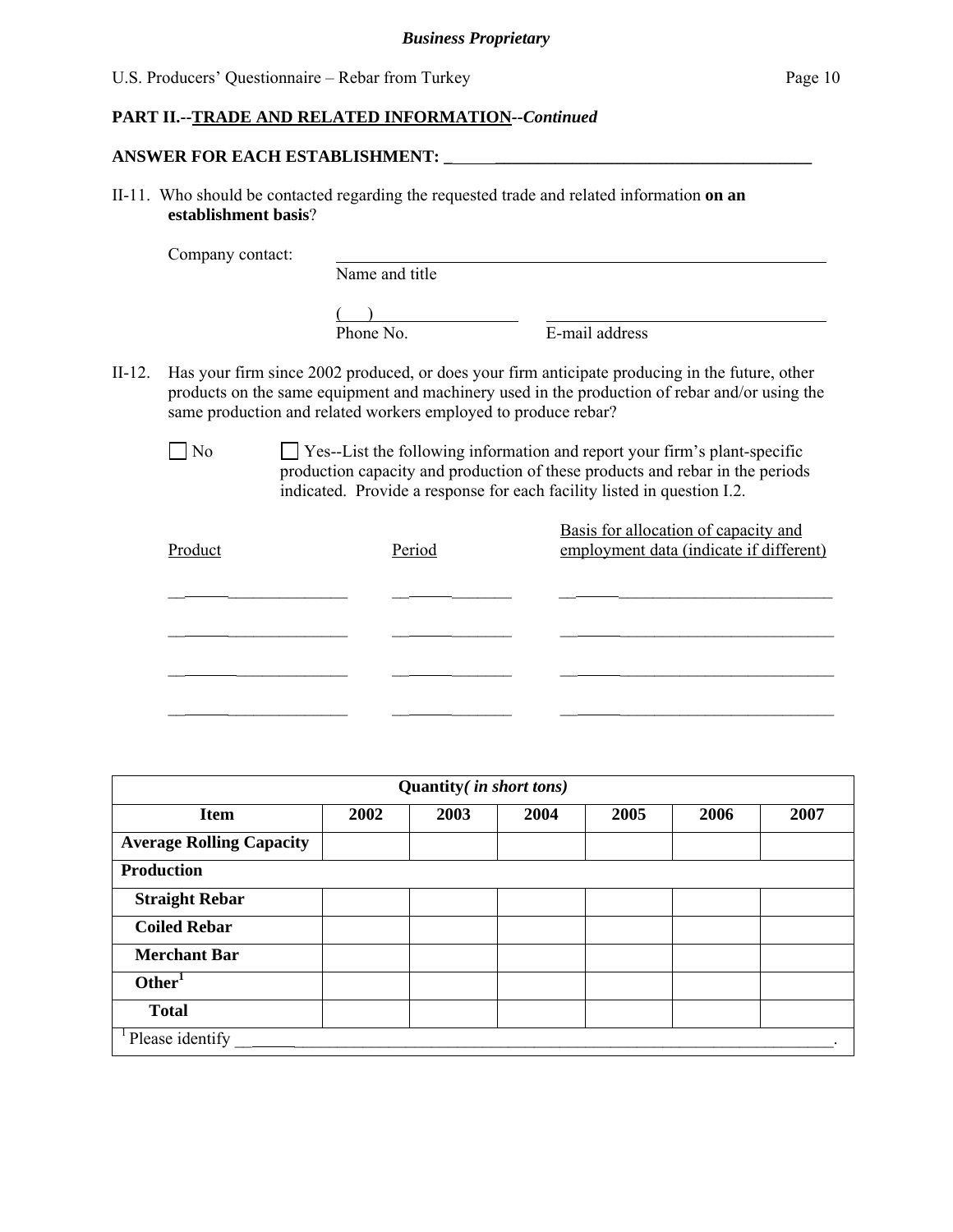### **PART II.--TRADE AND RELATED INFORMATION***--Continued*

|                       | II-13. Please describe the constraint(s) that set the $\text{limit}(s)$ on your production capacity.                                                                                                               |                                                 |      |      |      |      |      |  |
|-----------------------|--------------------------------------------------------------------------------------------------------------------------------------------------------------------------------------------------------------------|-------------------------------------------------|------|------|------|------|------|--|
|                       |                                                                                                                                                                                                                    |                                                 |      |      |      |      |      |  |
| $II-14.$              | Is your firm able to switch production between rebar and other products in response to a relative<br>change in the price of rebar vis-a-vis the price of other products, using the same equipment and<br>labor?    |                                                 |      |      |      |      |      |  |
|                       | $\log$<br>Yes---Please identify the other products, the approximate time and cost<br>involved in switching, and the minimum relative price change required for your<br>firm to switch production to or from rebar. |                                                 |      |      |      |      |      |  |
|                       | II-15a. Report your firm's production capacity, production, shipments, inventories, and employment<br>related to the production of rebar in your U.S. establishment(s) during the specified periods. (See          |                                                 |      |      |      |      |      |  |
|                       | definitions in the instruction booklet.) Provide a separate response for each establishment listed<br>in question I.2. ESTABLISHMENT:                                                                              |                                                 |      |      |      |      |      |  |
|                       |                                                                                                                                                                                                                    | Quantity (in short tons) and value (in \$1,000) |      |      |      |      |      |  |
|                       | <b>Item</b>                                                                                                                                                                                                        | 2002                                            | 2003 | 2004 | 2005 | 2006 | 2007 |  |
|                       | Average production capacity <sup>1</sup> (quantity)                                                                                                                                                                |                                                 |      |      |      |      |      |  |
|                       | Beginning-of-period inventories (quantity)                                                                                                                                                                         |                                                 |      |      |      |      |      |  |
| Production (quantity) |                                                                                                                                                                                                                    |                                                 |      |      |      |      |      |  |
| U.S. shipments:       |                                                                                                                                                                                                                    |                                                 |      |      |      |      |      |  |
|                       | <b>Commercial shipments to locations--</b><br>Within the specified region:                                                                                                                                         |                                                 |      |      |      |      |      |  |
|                       | Quantity of commercial shipments                                                                                                                                                                                   |                                                 |      |      |      |      |      |  |
|                       | Value of commercial shipments                                                                                                                                                                                      |                                                 |      |      |      |      |      |  |
|                       | Outside the specified region:                                                                                                                                                                                      |                                                 |      |      |      |      |      |  |
|                       | Quantity of commercial shipments                                                                                                                                                                                   |                                                 |      |      |      |      |      |  |
|                       | Value of commercial shipments                                                                                                                                                                                      |                                                 |      |      |      |      |      |  |
|                       | <b>Total commercial shipments:</b>                                                                                                                                                                                 |                                                 |      |      |      |      |      |  |
|                       | Quantity of commercial shipments                                                                                                                                                                                   |                                                 |      |      |      |      |      |  |
|                       |                                                                                                                                                                                                                    |                                                 |      |      |      |      |      |  |

| Value of commercial shipments                 |  |  |  |
|-----------------------------------------------|--|--|--|
| Internal consumption:                         |  |  |  |
| Quantity of internal consumption              |  |  |  |
| Value <sup>2</sup> of internal consumption    |  |  |  |
| Transfers to related firms that are located-- |  |  |  |
| Within the specified region:                  |  |  |  |
| Quantity of transfers                         |  |  |  |
| Value <sup>2</sup> of transfers               |  |  |  |
| Outside the specified region:                 |  |  |  |
| Quantity of transfers                         |  |  |  |
| $\overline{Value}^2$ of transfers             |  |  |  |
|                                               |  |  |  |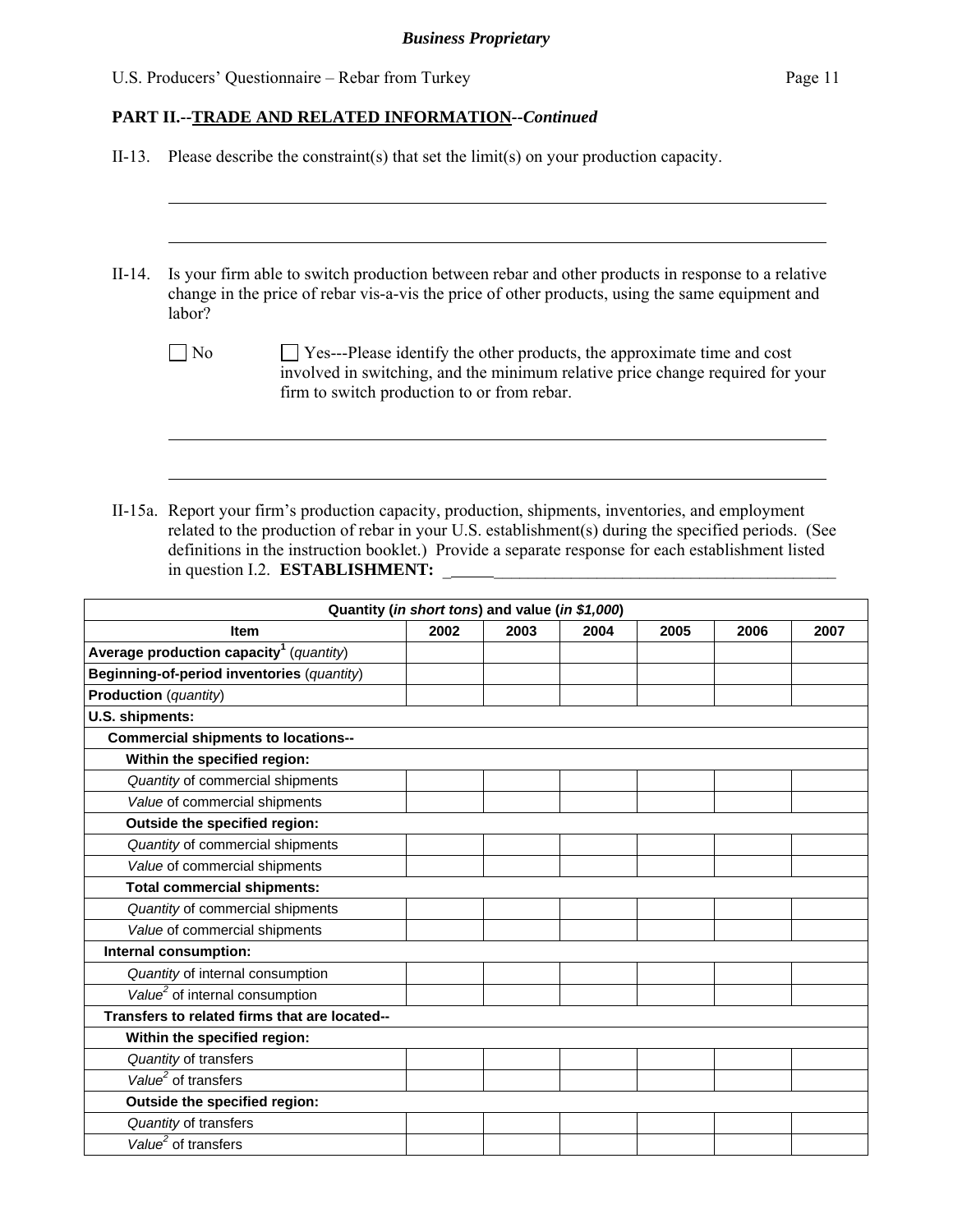| Total transfers to related firms:                                                                                                                                                                                                                                                                         |      |      |      |      |      |      |  |  |
|-----------------------------------------------------------------------------------------------------------------------------------------------------------------------------------------------------------------------------------------------------------------------------------------------------------|------|------|------|------|------|------|--|--|
| Quantity of transfers                                                                                                                                                                                                                                                                                     |      |      |      |      |      |      |  |  |
| Value <sup>2</sup> of transfers                                                                                                                                                                                                                                                                           |      |      |      |      |      |      |  |  |
| Export shipments: <sup>3</sup>                                                                                                                                                                                                                                                                            |      |      |      |      |      |      |  |  |
| Quantity of export shipments                                                                                                                                                                                                                                                                              |      |      |      |      |      |      |  |  |
| Value of export shipments                                                                                                                                                                                                                                                                                 |      |      |      |      |      |      |  |  |
| Quantity (in short tons) and value (in \$1,000)                                                                                                                                                                                                                                                           |      |      |      |      |      |      |  |  |
| <b>Item</b>                                                                                                                                                                                                                                                                                               | 2002 | 2003 | 2004 | 2005 | 2006 | 2007 |  |  |
| End-of-period inventories <sup>4</sup> (quantity)                                                                                                                                                                                                                                                         |      |      |      |      |      |      |  |  |
| U.S. shipments to firms that are only<br>distributors that are located--                                                                                                                                                                                                                                  |      |      |      |      |      |      |  |  |
| Within the specified region (quantity) <sup>5</sup>                                                                                                                                                                                                                                                       |      |      |      |      |      |      |  |  |
| Outside the specified region (quantity) <sup>6</sup>                                                                                                                                                                                                                                                      |      |      |      |      |      |      |  |  |
| Total to firms that are only distributors<br>(quantity)                                                                                                                                                                                                                                                   |      |      |      |      |      |      |  |  |
| U.S. shipments to firms that are only end<br>users that are located--                                                                                                                                                                                                                                     |      |      |      |      |      |      |  |  |
| Within the specified region (quantity) <sup>5</sup>                                                                                                                                                                                                                                                       |      |      |      |      |      |      |  |  |
| Outside the specified region (quantity) <sup>6</sup>                                                                                                                                                                                                                                                      |      |      |      |      |      |      |  |  |
| Total to firms that are only end users<br>(quantity)                                                                                                                                                                                                                                                      |      |      |      |      |      |      |  |  |
| U.S. shipments to firms that are both end<br>users and distributors that are located--                                                                                                                                                                                                                    |      |      |      |      |      |      |  |  |
| Within the specified region (quantity) <sup>5</sup>                                                                                                                                                                                                                                                       |      |      |      |      |      |      |  |  |
| Outside the specified region (quantity) <sup>6</sup>                                                                                                                                                                                                                                                      |      |      |      |      |      |      |  |  |
| Total to firms that are both end users and<br>distributors (quantity)                                                                                                                                                                                                                                     |      |      |      |      |      |      |  |  |
| <b>Employment data:</b>                                                                                                                                                                                                                                                                                   |      |      |      |      |      |      |  |  |
| Average number of PRWs (number)                                                                                                                                                                                                                                                                           |      |      |      |      |      |      |  |  |
| Hours worked by PRWs (1,000 hours)                                                                                                                                                                                                                                                                        |      |      |      |      |      |      |  |  |
| Wages paid to PRWs (value)                                                                                                                                                                                                                                                                                |      |      |      |      |      |      |  |  |
| $1$ The production capacity (see definitions in instruction booklet) reported is based on operating $\_\_$ hours per week,<br>weeks per year. Please describe the methodology used to calculate production capacity, and explain any changes in<br>reported capacity (use additional pages as necessary). |      |      |      |      |      |      |  |  |
|                                                                                                                                                                                                                                                                                                           |      |      |      |      |      |      |  |  |

 $2$  Internal consumption and transfers to related firms must be valued at fair market value. In the event that you use a different basis for valuing these transactions, please specify that basis (*e.g.*, cost, cost plus, *etc.*) and provide value data using that basis for 2002-07 below:

<sup>3</sup> Identify your principal export markets: <u>exponent and the set of the set of the set of the set of the set of the set of the set of the set of the set of the set of the set of the set of the set of the set of the set of</u>

 $\overline{a}$ 

 <sup>4</sup> Reconciliation of data.--Please note that the **quantities** reported above should reconcile as follows: beginning-of-period inventories, plus production, less total shipments, equals end-of-period inventories. Do the data reported reconcile?

 Yes No--Please explain: . 5 Please note that the total of U.S. shipments to all distributors and end users within the specified region should equal the total commercial U.S. shipments to locations inside the specified region **plus** transfers to related U.S. establishments/firms that are inside the specified region **plus** your plant's internal consumption (if your plant is located inside the specified region).

 $6$  Please note that the total of U.S. shipments to all distributors and end users outside the specified region should equal the total commercial U.S. shipments to locations outside the specified region **plus** transfers to related U.S. establishments/firms that are outside the specified region **plus** your plant's internal consumption (if your plant is located outside the specified region).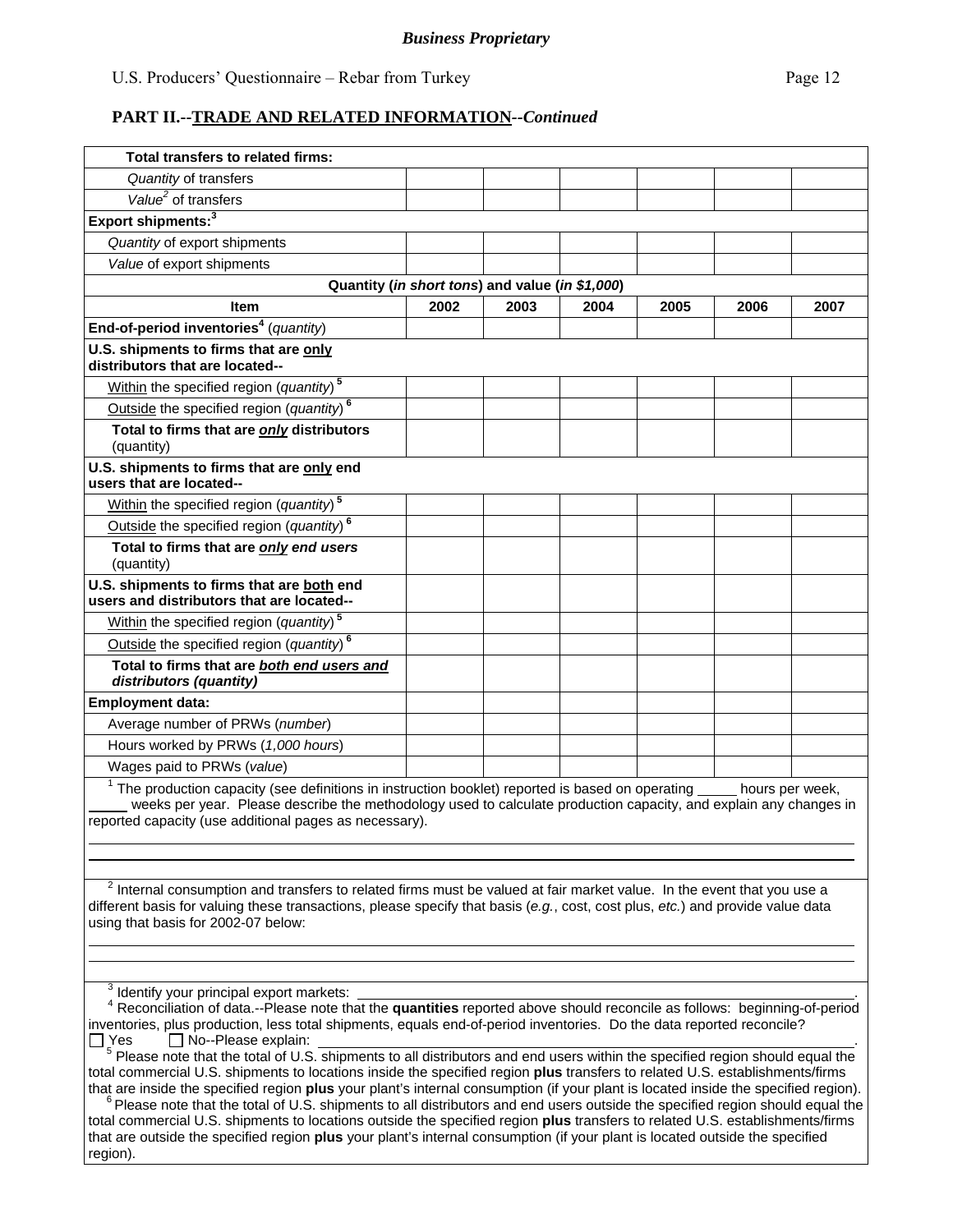II-15b. Report your firm's production capacity, production, shipments, inventories, and employment related to the production of rebar in your U.S. establishment(s) during the specified periods. (See definitions in the instruction booklet.) Provide a separate response for each establishment listed in question I.2. **ESTABLISHMENT:** 

|                                                                          | Quantity (in short tons) and value (in \$1,000) |                   |
|--------------------------------------------------------------------------|-------------------------------------------------|-------------------|
| <b>Item</b>                                                              | January-June 2007                               | January-June 2008 |
| Average production capacity <sup>1</sup> (quantity)                      |                                                 |                   |
| Beginning-of-period inventories (quantity)                               |                                                 |                   |
| Production (quantity)                                                    |                                                 |                   |
| U.S. shipments:                                                          |                                                 |                   |
| <b>Commercial shipments to locations--</b>                               |                                                 |                   |
| Within the specified region:                                             |                                                 |                   |
| Quantity of commercial shipments                                         |                                                 |                   |
| Value of commercial shipments                                            |                                                 |                   |
| Outside the specified region:                                            |                                                 |                   |
| Quantity of commercial shipments                                         |                                                 |                   |
| Value of commercial shipments                                            |                                                 |                   |
| <b>Total commercial shipments:</b>                                       |                                                 |                   |
| Quantity of commercial shipments                                         |                                                 |                   |
| Value of commercial shipments                                            |                                                 |                   |
| Internal consumption:                                                    |                                                 |                   |
| Quantity of internal consumption                                         |                                                 |                   |
| $\overline{Value^2}$ of internal consumption                             |                                                 |                   |
| <b>Transfers to related firms:</b>                                       |                                                 |                   |
| Within the specified region:                                             |                                                 |                   |
| Quantity of transfers                                                    |                                                 |                   |
| $Value2$ of transfers                                                    |                                                 |                   |
| Outside the specified region:                                            |                                                 |                   |
| Quantity of transfers                                                    |                                                 |                   |
| Value <sup>2</sup> of transfers                                          |                                                 |                   |
| Total transfers to related firms:                                        |                                                 |                   |
| Quantity of transfers                                                    |                                                 |                   |
| Value <sup>2</sup> of transfers                                          |                                                 |                   |
| Export shipments: <sup>3</sup>                                           |                                                 |                   |
| Quantity of export shipments                                             |                                                 |                   |
| Value of export shipments                                                |                                                 |                   |
| End-of-period inventories <sup>4</sup> (quantity)                        |                                                 |                   |
| U.S. shipments to firms that are only distributors<br>that are located-- |                                                 |                   |
| Within the specified region (quantity) <sup>5</sup>                      |                                                 |                   |
| Outside the specified region (quantity) <sup>6</sup>                     |                                                 |                   |
| Total to firms that are only distributors<br>(quantity)                  |                                                 |                   |
| U.S. shipments to firms that are only end users<br>that are located--    |                                                 |                   |
| Within the specified region (quantity) <sup>5</sup>                      |                                                 |                   |
| Outside the specified region (quantity) <sup>6</sup>                     |                                                 |                   |
| Total to firms that are only end users (quantity)                        |                                                 |                   |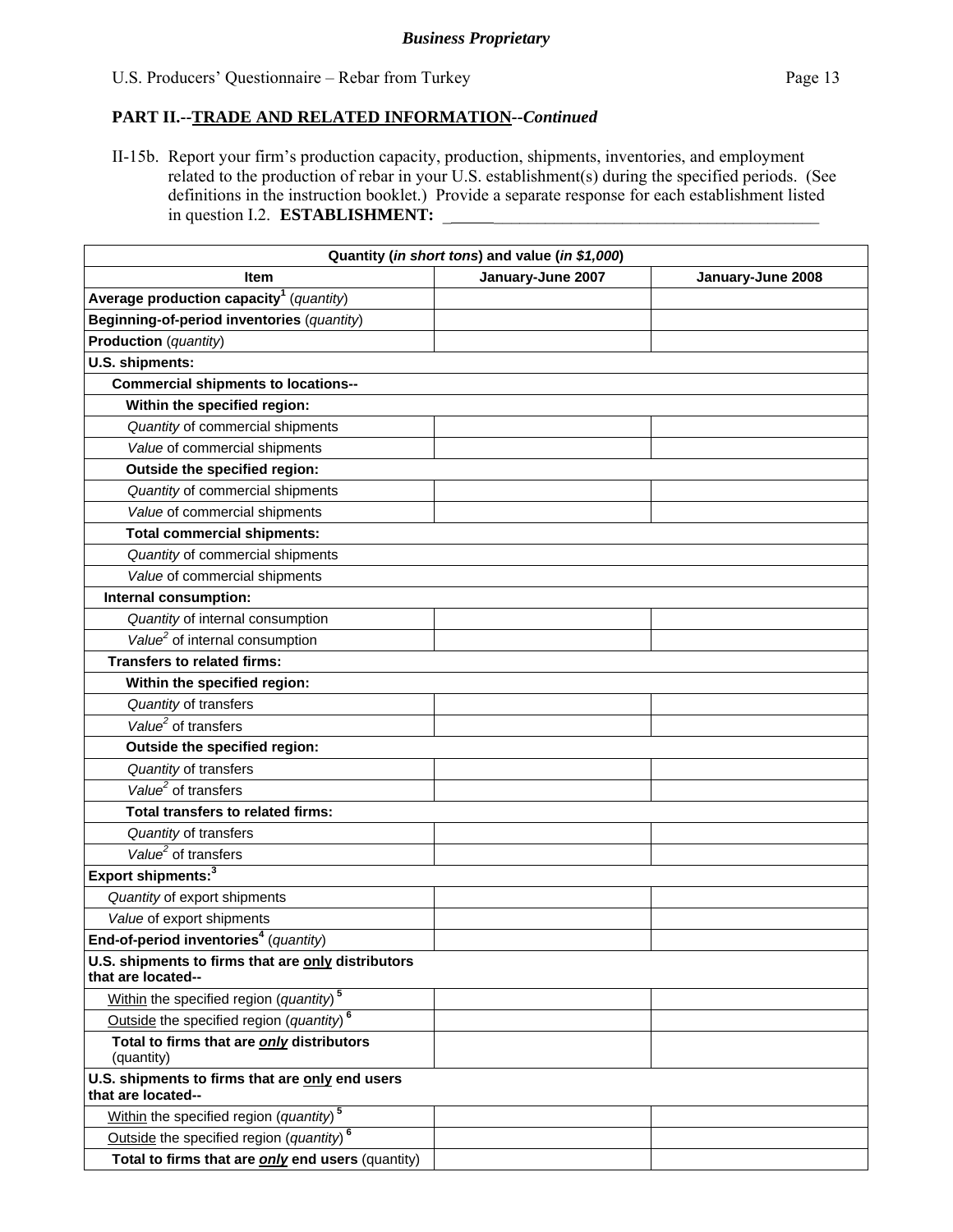|                         |                                                                                                                                                                                                                                                                                                                                                                                                                                                                                                                                                                                                                                                                                                                                                                                                                                                                                                                                                                                                                                                                                                                           | Quantity (in short tons) and value (in \$1,000) |                   |
|-------------------------|---------------------------------------------------------------------------------------------------------------------------------------------------------------------------------------------------------------------------------------------------------------------------------------------------------------------------------------------------------------------------------------------------------------------------------------------------------------------------------------------------------------------------------------------------------------------------------------------------------------------------------------------------------------------------------------------------------------------------------------------------------------------------------------------------------------------------------------------------------------------------------------------------------------------------------------------------------------------------------------------------------------------------------------------------------------------------------------------------------------------------|-------------------------------------------------|-------------------|
|                         | <b>Item</b>                                                                                                                                                                                                                                                                                                                                                                                                                                                                                                                                                                                                                                                                                                                                                                                                                                                                                                                                                                                                                                                                                                               | January-June 2007                               | January-June 2008 |
|                         | U.S. shipments to firms that are both end users<br>and distributors that are located--                                                                                                                                                                                                                                                                                                                                                                                                                                                                                                                                                                                                                                                                                                                                                                                                                                                                                                                                                                                                                                    |                                                 |                   |
|                         | Within the specified region (quantity) <sup>5</sup>                                                                                                                                                                                                                                                                                                                                                                                                                                                                                                                                                                                                                                                                                                                                                                                                                                                                                                                                                                                                                                                                       |                                                 |                   |
|                         | Outside the specified region $(quantity)$ <sup>6</sup>                                                                                                                                                                                                                                                                                                                                                                                                                                                                                                                                                                                                                                                                                                                                                                                                                                                                                                                                                                                                                                                                    |                                                 |                   |
|                         | Total to firms that are both end users and<br>distributors (quantity)                                                                                                                                                                                                                                                                                                                                                                                                                                                                                                                                                                                                                                                                                                                                                                                                                                                                                                                                                                                                                                                     |                                                 |                   |
| <b>Employment data:</b> |                                                                                                                                                                                                                                                                                                                                                                                                                                                                                                                                                                                                                                                                                                                                                                                                                                                                                                                                                                                                                                                                                                                           |                                                 |                   |
|                         | Average number of PRWs (number)                                                                                                                                                                                                                                                                                                                                                                                                                                                                                                                                                                                                                                                                                                                                                                                                                                                                                                                                                                                                                                                                                           |                                                 |                   |
|                         | Hours worked by PRWs (1,000 hours)                                                                                                                                                                                                                                                                                                                                                                                                                                                                                                                                                                                                                                                                                                                                                                                                                                                                                                                                                                                                                                                                                        |                                                 |                   |
|                         | Wages paid to PRWs (value)                                                                                                                                                                                                                                                                                                                                                                                                                                                                                                                                                                                                                                                                                                                                                                                                                                                                                                                                                                                                                                                                                                |                                                 |                   |
|                         | $1$ The production capacity (see definitions in instruction booklet) reported is based on operating<br>weeks per year. Please describe the methodology used to calculate production capacity, and explain any changes in<br>reported capacity (use additional pages as necessary).                                                                                                                                                                                                                                                                                                                                                                                                                                                                                                                                                                                                                                                                                                                                                                                                                                        |                                                 | hours per week,   |
|                         | <sup>2</sup> Internal consumption and transfers to related firms must be valued at fair market value. In the event that you use a<br>different basis for valuing these transactions, please specify that basis (e.g., cost, cost plus, etc.) and provide value data<br>using that basis for January-June 2007 and January-June 2008 below:                                                                                                                                                                                                                                                                                                                                                                                                                                                                                                                                                                                                                                                                                                                                                                                |                                                 |                   |
| $\Box$ Yes              | <sup>3</sup> Identify your principal export markets:<br><sup>4</sup> Reconciliation of data.--Please note that the <b>quantities</b> reported above should reconcile as follows: beginning-of-period<br>inventories, plus production, less total shipments, equals end-of-period inventories. Do the data reported reconcile?<br>$\Box$ No--Please explain:<br>$5$ Please note that the total of U.S. shipments to all distributors and end users within the region should equal the total of<br>commercial U.S. shipments to locations inside the region plus transfers to related U.S. establishments/firms that are inside<br>the region plus your plant's internal consumption (if your plant is located inside the specified region).<br>Please note that the total of U.S. shipments to all distributors and end users outside the region should equal the total of<br>commercial U.S. shipments to locations outside the region plus transfers to related U.S. establishments/firms that are<br>outside the region plus your plant's internal consumption (if your plant is located outside the specified region). |                                                 |                   |
| $II-16.$                | If you reported transfers to related firms in question II-15, please indicate the nature of the<br>relationship between your firm and the related firms $(e.g.,$ joint venture, wholly owned<br>subsidiary), whether the transfers were priced at market value or by a non-market formula,<br>whether your firm retained marketing rights to all transfers, and whether the related firms also<br>processed inputs from sources other than your firm.                                                                                                                                                                                                                                                                                                                                                                                                                                                                                                                                                                                                                                                                     |                                                 |                   |
| $II-17.$                | For each establishment: Please provide an estimated percentage of each type of rebar your firm<br>produced during 2007. The sum of percentages listed should equal 100 percent:                                                                                                                                                                                                                                                                                                                                                                                                                                                                                                                                                                                                                                                                                                                                                                                                                                                                                                                                           |                                                 |                   |

| Length of product       | <b>Share of production (percent)</b> |
|-------------------------|--------------------------------------|
| $\leq$ 20 feet          |                                      |
| $\geq$ 20 but < 40 feet |                                      |
| $\geq$ 40 but < 60 feet |                                      |
| $\geq 60$ feet          |                                      |
| Total                   | 100.0                                |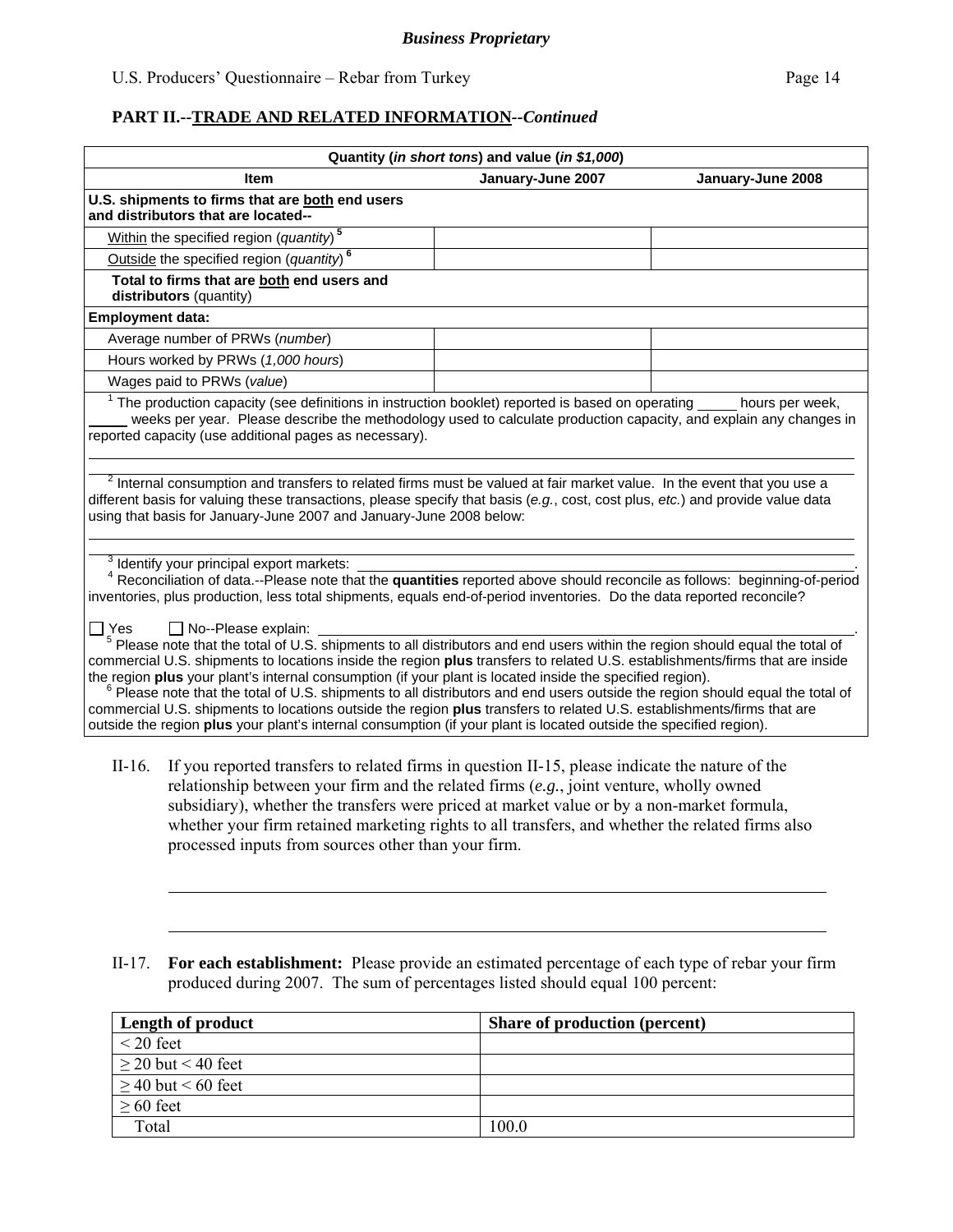#### **ANSWER FOR EACH ESTABLISHMENT: \_** \_**\_\_\_\_\_\_\_\_\_\_\_\_\_\_\_\_\_\_\_\_\_\_\_\_\_\_\_\_\_\_\_\_\_\_\_\_\_**

II-18. **For each establishment:** Please provide an estimated percentage of each type of rebar your firm produced during 2007. The sum of percentages listed should equal 100 percent:

| <b>Size</b>                         | <b>Share (percent)</b> | <b>Size</b> | <b>Share</b> (percent) | <b>Size</b>        | <b>Share</b> (percent) |
|-------------------------------------|------------------------|-------------|------------------------|--------------------|------------------------|
| No. 3                               |                        | No. 7       |                        | No. 11             |                        |
| No. 4                               |                        | No. 8       |                        | No. $14/18$        |                        |
| No. 5                               |                        | No. 9       |                        | Other <sup>1</sup> |                        |
| No. $6$                             |                        | No. 10      |                        | Total              | 100.0                  |
| <sup><i>i</i></sup> Please identify |                        |             |                        |                    |                        |

II-19. **Commercial U.S. shipments by mileage:** Please report the estimated quantity of your firm's commercial U.S. shipments (U.S. shipments minus internal consumption and company transfers) of rebar that was produced by your firm and shipped within the following distances from your firm in calendar year 2007.

| ( <i>Quantity</i> in short tons) |                                        |               |               |                |  |  |  |
|----------------------------------|----------------------------------------|---------------|---------------|----------------|--|--|--|
|                                  | <b>Estimated shipments made within</b> |               |               |                |  |  |  |
| Item                             | $0-100$ miles                          | 101-250 miles | 251-500 miles | Over 500 miles |  |  |  |
| Commercial U.S. shipments:       |                                        |               |               |                |  |  |  |
| Inside the specified region      |                                        |               |               |                |  |  |  |
| Outside the specified region     |                                        |               |               |                |  |  |  |

II-20. **Commercial U.S. shipments to Puerto Rico:** Please report the estimated quantity of your firm's commercial U.S. shipments of rebar that was produced by your firm and shipped to Puerto Rico.

|              | ( <i>Quantity</i> in short tons) |      |      |      |      |      |                       |                       |
|--------------|----------------------------------|------|------|------|------|------|-----------------------|-----------------------|
| Item         | 2002                             | 2003 | 2004 | 2005 | 2006 | 2007 | <b>Jan.-June 2007</b> | <b>Jan.-June 2008</b> |
| Commercial   |                                  |      |      |      |      |      |                       |                       |
| shipments to |                                  |      |      |      |      |      |                       |                       |
| Puerto Rico  |                                  |      |      |      |      |      |                       |                       |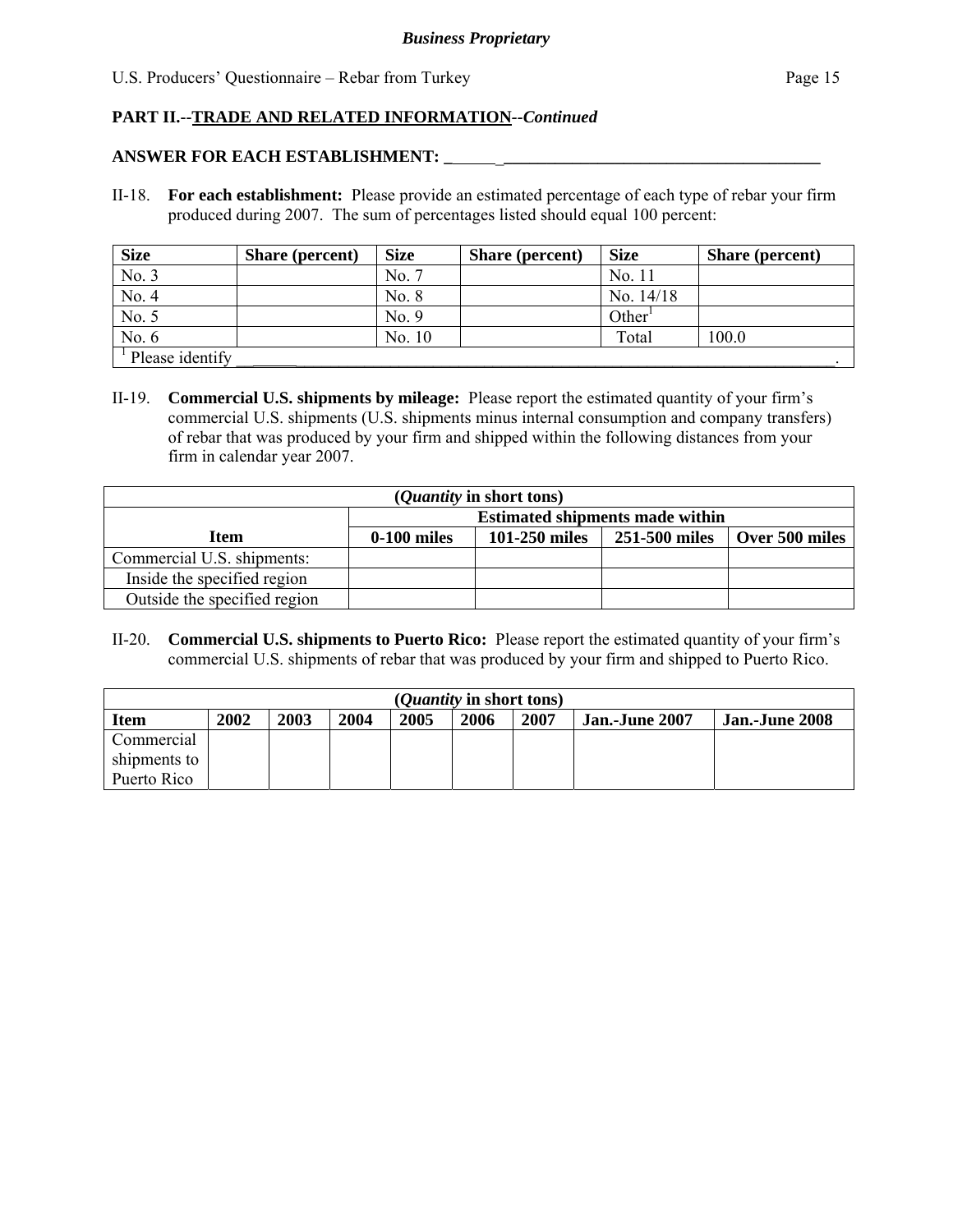#### **PART III.--FINANCIAL INFORMATION**

Address questions on this part of the questionnaire to John Ascienzo (202-205-3175, john.ascienzo@usitc.gov).

**Responses to questions in this part of the questionnaire should reflect the operations of discrete rebar operations (in other words, provide a separate response for each establishment (plant) listed in question I.2). Questions III-6 through III-9 (inputs from related parties), III-11 (income statement), III-12 (balance sheet), and III-13 (capital expenditures and research and development expenses) should, as appropriate, also include the allocation of relevant financial information maintained at other (non plant-specific) levels within the company.** 

Establishment (plant) for which data are being reported:

(specify)

III-1. Who should be contacted regarding the requested financial information?

Company contact:

l

 $\overline{a}$ 

 $\overline{a}$ 

 Name and title  $($  ) Phone number E-mail address

III-2. Please provide answers to the following questions about your financial accounting system.

- A. When does your fiscal year end (month and day)? If your fiscal year changed during the period examined, explain below:
- l B.1. Describe the lowest level of operations (e.g., plant, division, company-wide) for which financial statements are prepared that include rebar:
	- l 2. Does your firm prepare profit/loss statements for rebar:  $\Box$  Yes  $\Box$  No
- 3. How often did your firm (or parent company) prepare financial statements (including annual reports, 10Ks)? Please check relevant items below. Audited, unaudited, annual reports,  $\Box$  10Ks,  $\Box$  10 Qs, Monthly, quarterly, semi-annually, annually 4. Accounting basis:  $\Box$  GAAP,  $\Box$  cash,  $\Box$  tax, or  $\Box$  other comprehensive

*Note: The Commission may request that your company submit copies of its financial statements, including internal profit-and-loss statements for the division or product group that includes* rebar*, as well as those statements and worksheets used to compile data for your firm's questionnaire response.* 

III-3. Briefly describe your plant's cost accounting system (*e.g.*, standard cost, job order cost, *etc.*).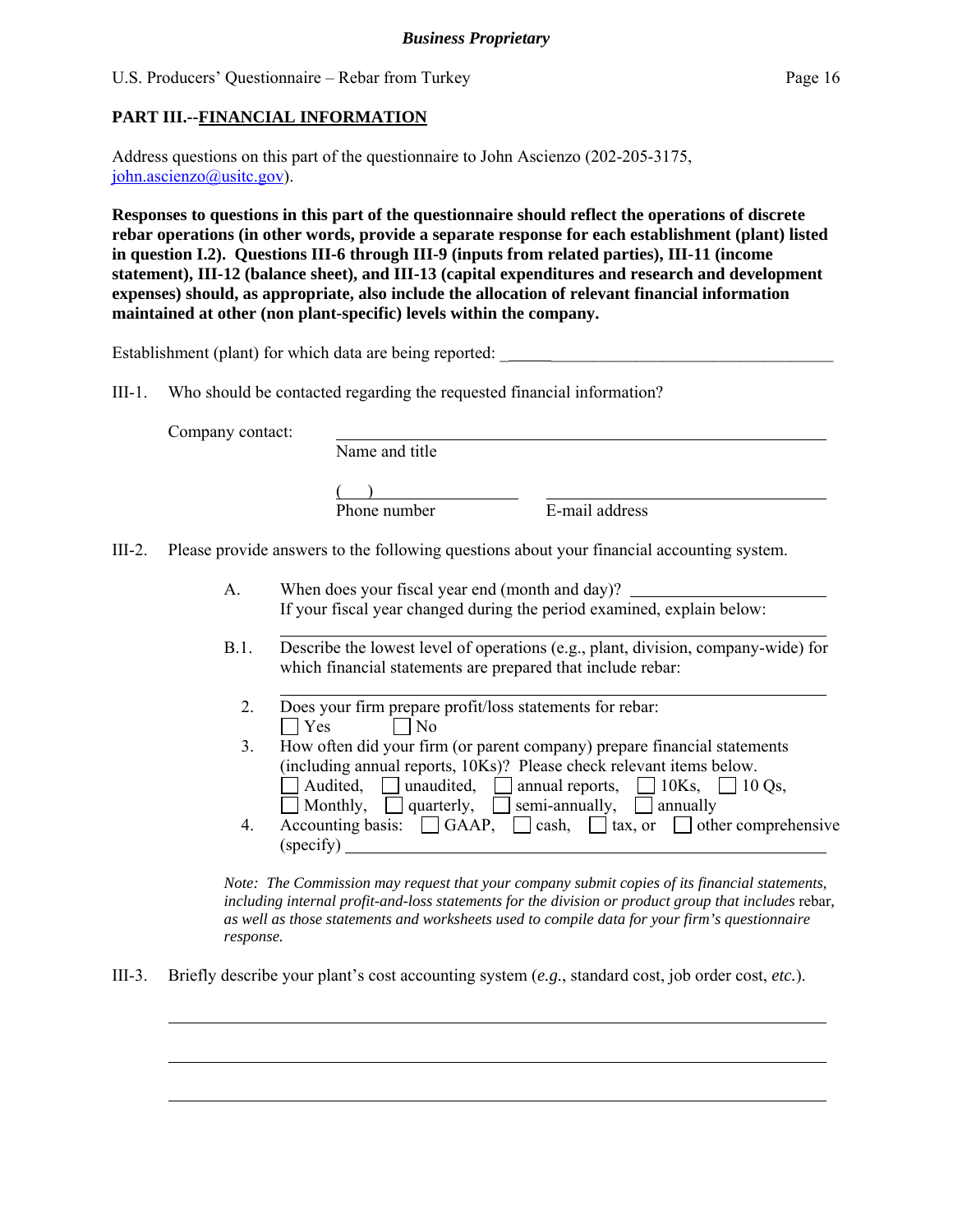# **PART III.--FINANCIAL INFORMATION***--Continued*

| rebar, and provide the share of net sales accounted for by these other products in your most recent<br>fiscal year:                              |  |                      | Other products.--Please list any other products you produced in the plant in which you produced |
|--------------------------------------------------------------------------------------------------------------------------------------------------|--|----------------------|-------------------------------------------------------------------------------------------------|
| Products                                                                                                                                         |  |                      | Share of sales                                                                                  |
|                                                                                                                                                  |  |                      |                                                                                                 |
|                                                                                                                                                  |  |                      |                                                                                                 |
|                                                                                                                                                  |  |                      |                                                                                                 |
|                                                                                                                                                  |  |                      |                                                                                                 |
|                                                                                                                                                  |  |                      |                                                                                                 |
| Does the plant receive inputs (raw materials, labor, energy, or any other services) used in the<br>production of rebar from any related company? |  |                      |                                                                                                 |
| $\Box$ Yes—Continue to question III-7 below                                                                                                      |  |                      | No-Continue to question III-10 below                                                            |
| In the space provided below, identify the inputs used in the production of rebar that the plant<br>receives from related parties.                |  |                      |                                                                                                 |
| Input                                                                                                                                            |  | <b>Related party</b> |                                                                                                 |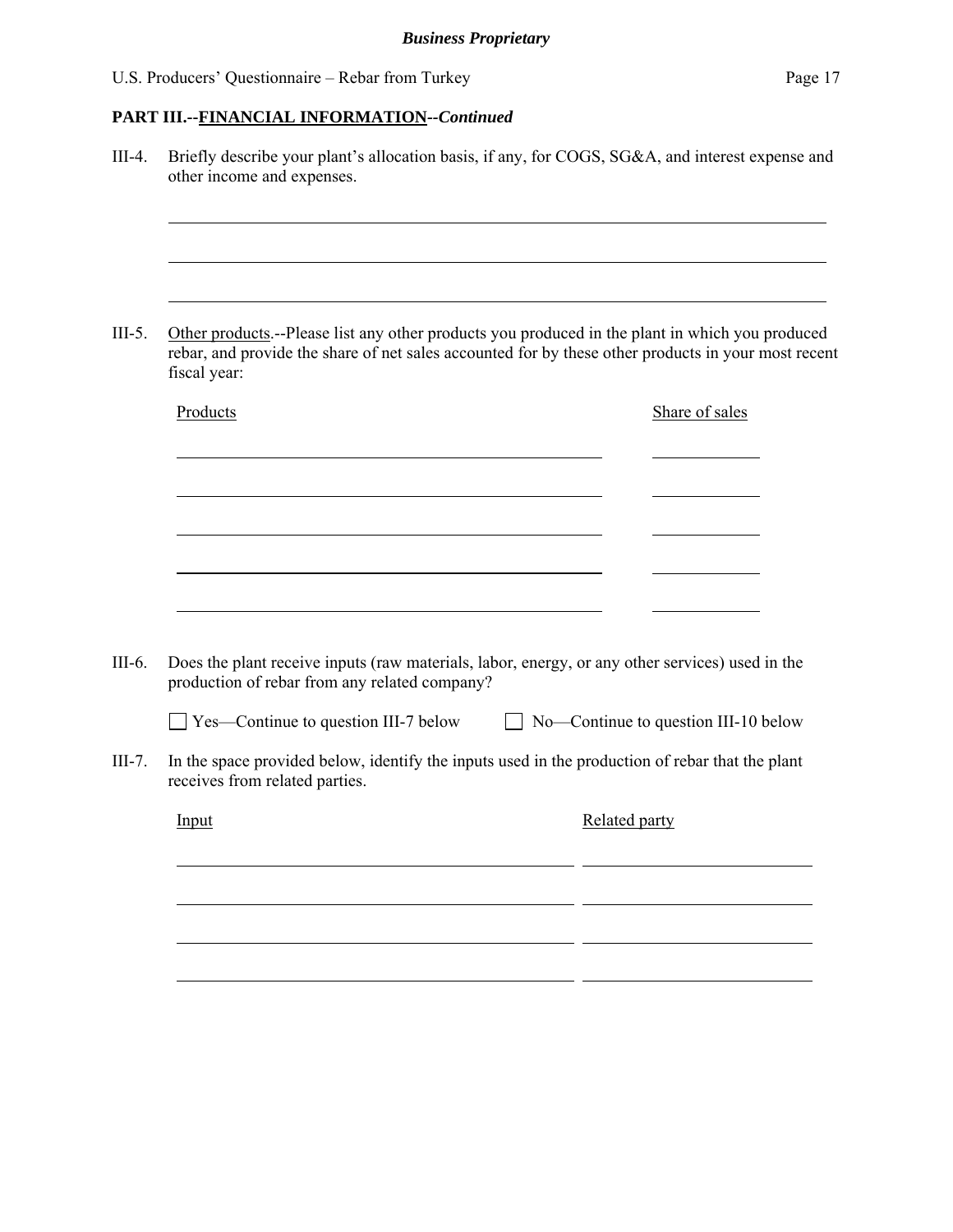#### **PART III.--FINANCIAL INFORMATION***--Continued*

III-8. With respect to the related companies identified in response to question III-7 above, are their financial statements consolidated with your firm's financial statements? (In other words, are profits or losses arising from intercompany transactions eliminated?)

 $\Box$  Yes—Continue to question III-9 below.  $\Box$  No—Continue to question III-10 below.

III-9. All intercompany profits/losses on inputs purchased from related parties that is eliminated pursuant to formal financial statement consolidation should also be eliminated from the costs reported to the Commission in question III-11 (i.e., costs reported in question III-11, to the extent that they reflect inputs purchased from related parties, should only reflect the related party's cost and not include an associated profit or loss component). Reasonable methods for determining and eliminating the associated profit/loss on inputs purchased from related parties are acceptable. Please note that footnote 2 in question III-11 requests the actual amounts of intercompany profits/losses eliminated.

 Has your firm complied with the Commission's instructions regarding costs associated with inputs purchased from related parties?

 $\Box$  Yes  $\Box$  No—Please contact John Ascienzo (202-205-3175, john.ascienzo@usitc.gov).

III-10. Nonrecurring charges.--For each annual and interim period for which financial results are reported in question III-11, please indicate in the schedule below the specific nonrecurring charges, the particular expense/cost line items from question III-11 where the associated charges are included, a brief description of the charges, and the associated values (*in \$1,000*). Nonrecurring charges would include, but are not limited to, items such as asset write-offs and accelerated depreciation due to restructuring of the company's rebar operations.

|                                                                                                                                                                                                                                              |  | Fiscal years ended-- |  |  |  |  |      | January-June |  |
|----------------------------------------------------------------------------------------------------------------------------------------------------------------------------------------------------------------------------------------------|--|----------------------|--|--|--|--|------|--------------|--|
| <b>Item</b>                                                                                                                                                                                                                                  |  |                      |  |  |  |  | 2007 | 2008         |  |
| Non-recurring charges: (In the far left column please provide a brief description of each nonrecurring charge and<br>indicate the particular expense/cost line items where the associated charges are included in question III-11a and 11b.) |  |                      |  |  |  |  |      |              |  |
|                                                                                                                                                                                                                                              |  |                      |  |  |  |  |      |              |  |
|                                                                                                                                                                                                                                              |  |                      |  |  |  |  |      |              |  |
| 3.                                                                                                                                                                                                                                           |  |                      |  |  |  |  |      |              |  |
| 4.                                                                                                                                                                                                                                           |  |                      |  |  |  |  |      |              |  |
| 5.                                                                                                                                                                                                                                           |  |                      |  |  |  |  |      |              |  |
| 6.                                                                                                                                                                                                                                           |  |                      |  |  |  |  |      |              |  |
|                                                                                                                                                                                                                                              |  |                      |  |  |  |  |      |              |  |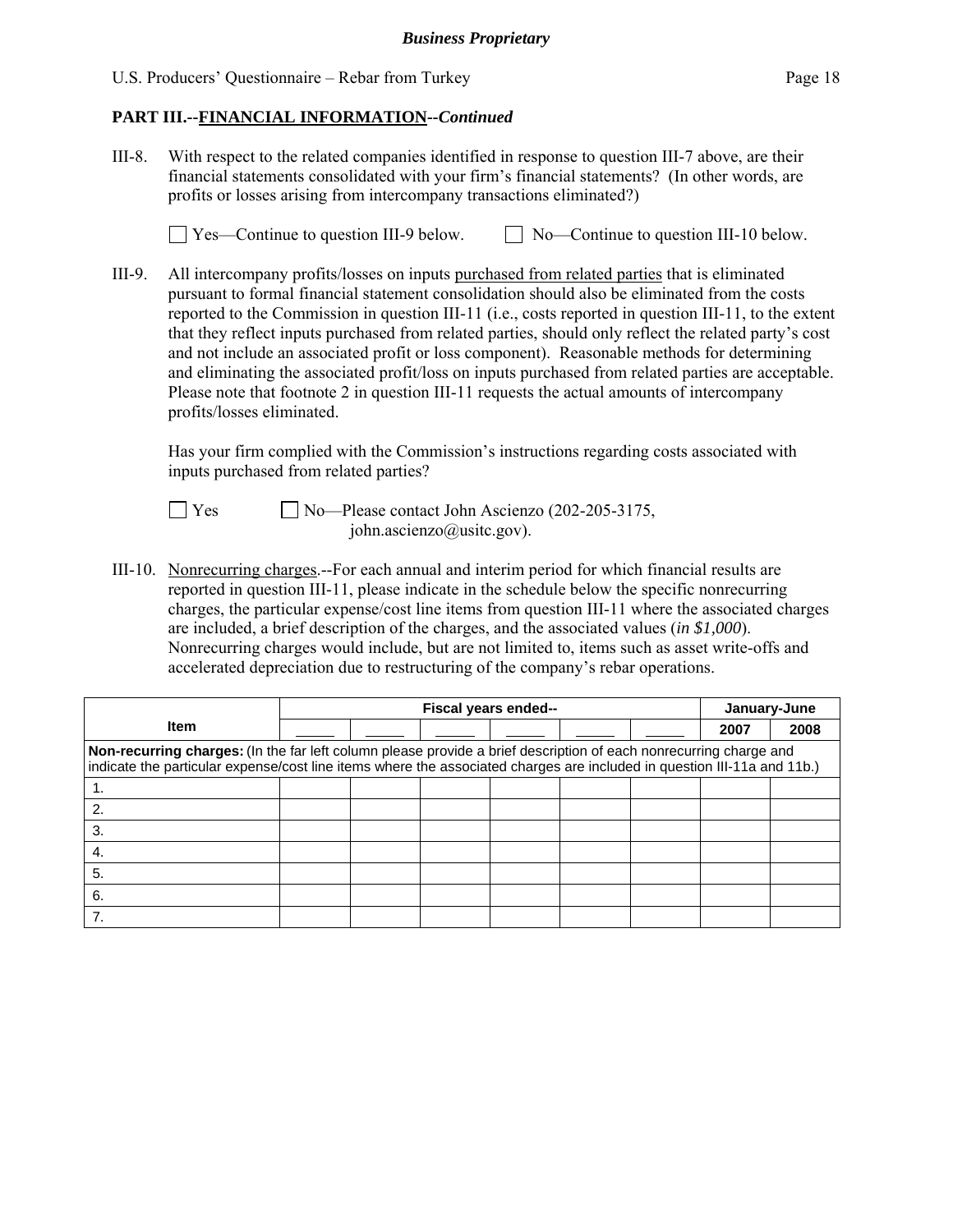#### **PART III.--FINANCIAL INFORMATION***--Continued*

III-11a. Operations on rebar.--Report the revenue and related cost information requested below on the rebar operations of the above-referenced plant for which financial information is being provided.<sup>1</sup> Do not report resales of products. Note that internal consumption and transfers to related firms must be valued at fair market value and purchases from related firms must be at cost.<sup>2</sup> Provide data for your six most recently completed fiscal years in chronological order from left to right. If your firm was involved in tolling operations (either as the toller or as the tollee) please contact John Ascienzo at (202) 205-3175 before completing this section of the questionnaire.

|                                                                                                                       |  | Quantity (in short tons) and value (in \$1,000) |  |  |
|-----------------------------------------------------------------------------------------------------------------------|--|-------------------------------------------------|--|--|
| <b>Item</b>                                                                                                           |  |                                                 |  |  |
| Net sales quantities: <sup>3</sup>                                                                                    |  |                                                 |  |  |
| Commercial sales                                                                                                      |  |                                                 |  |  |
| Internal consumption                                                                                                  |  |                                                 |  |  |
| Transfers to related firms                                                                                            |  |                                                 |  |  |
| Total net sales quantities                                                                                            |  |                                                 |  |  |
| Net sales values: $3$                                                                                                 |  |                                                 |  |  |
| <b>Commercial sales</b>                                                                                               |  |                                                 |  |  |
| Internal consumption                                                                                                  |  |                                                 |  |  |
| Transfers to related firms                                                                                            |  |                                                 |  |  |
| Total net sales values                                                                                                |  |                                                 |  |  |
| Cost of goods sold (COGS): <sup>4</sup>                                                                               |  |                                                 |  |  |
| Raw materials                                                                                                         |  |                                                 |  |  |
| Direct labor                                                                                                          |  |                                                 |  |  |
| Other factory costs                                                                                                   |  |                                                 |  |  |
| <b>Total COGS</b>                                                                                                     |  |                                                 |  |  |
| Gross profit or (loss)                                                                                                |  |                                                 |  |  |
| Selling, general, and administrative<br>(SG&A) expenses                                                               |  |                                                 |  |  |
| <b>Operating income (loss)</b>                                                                                        |  |                                                 |  |  |
| Other income and expenses:                                                                                            |  |                                                 |  |  |
| Interest expense                                                                                                      |  |                                                 |  |  |
| All other expense items                                                                                               |  |                                                 |  |  |
| Continued Dumping and Subsidy Offset Act<br>funds received <sup>5</sup>                                               |  |                                                 |  |  |
| All other income items                                                                                                |  |                                                 |  |  |
| All other income or expenses, net                                                                                     |  |                                                 |  |  |
| Net income or (loss) before income taxes                                                                              |  |                                                 |  |  |
| Depreciation/amortization included<br>above                                                                           |  |                                                 |  |  |
| <sup>1</sup> Include only sales (whether domestic or export) and costs related to your U.S. manufacturing operations. |  |                                                 |  |  |

 <sup>2</sup> Please indicate the amount of profits or (losses) on inputs from related firms that were eliminated pursuant question III-9:

Year 1 \_\_\_\_\_\_\_ Year 2 \_\_\_\_\_\_\_ Year 3 \_\_\_\_\_\_\_ Year 4 \_\_\_\_\_\_\_ Year 5 \_\_\_\_\_\_\_ Year 6 \_\_\_\_\_\_.<br><sup>3</sup> Less discounts, returns, allowances, and prepaid freight. The quantities and values should approximate the corresponding

shipment quantities and values reported in Part II of this questionnaire.

 <sup>4</sup> COGS should include costs associated with internal consumption and transfers to related firms.

<sup>5</sup> Please report funds received under this act in the period(s) in which they were received. Do not report these funds as an offset to operating expenses.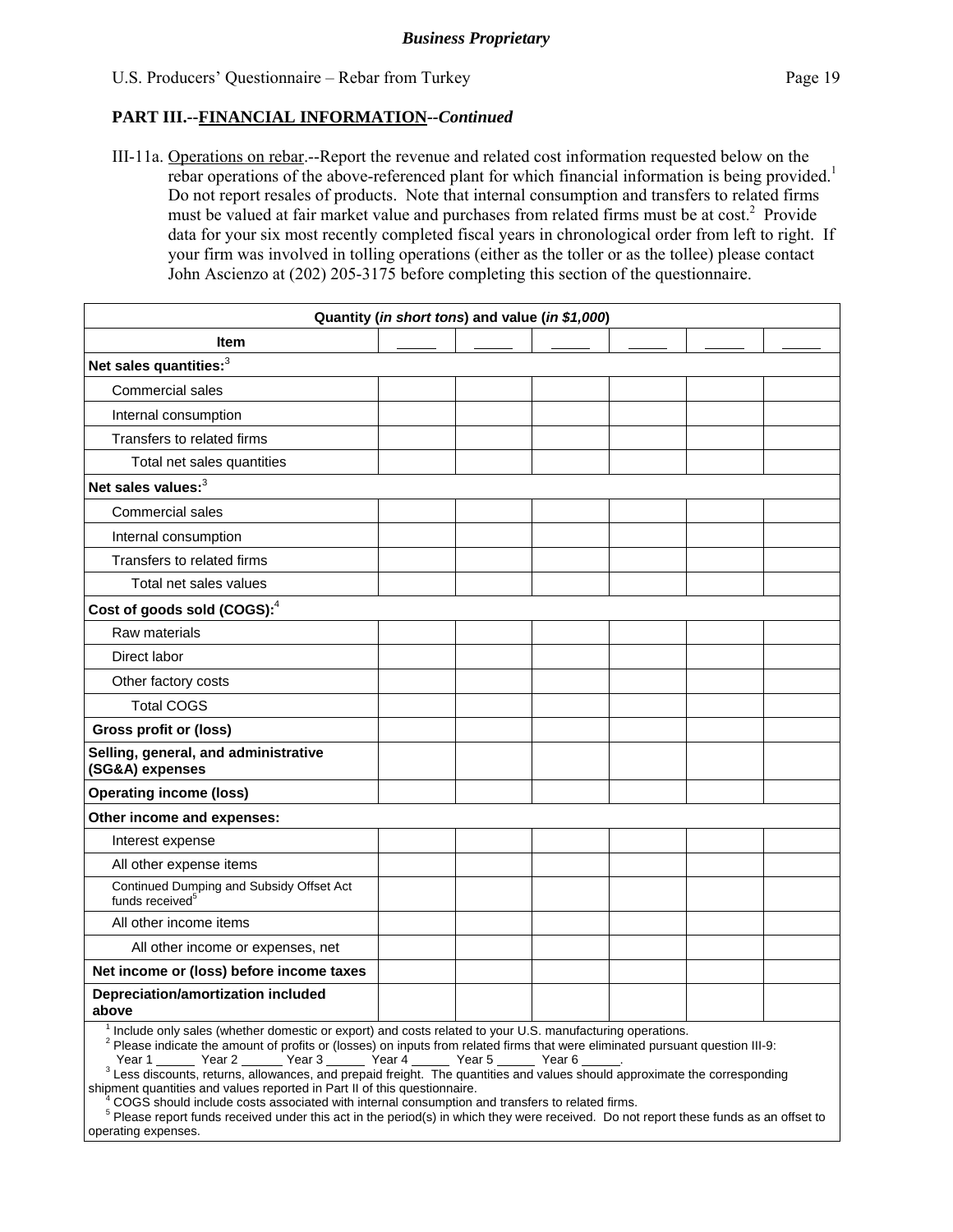#### **PART III.--FINANCIAL INFORMATION***--Continued*

III-11b. Operations on rebar.--Report the revenue and related cost information requested below on the rebar operations of the above-referenced plant for which financial information is being provided.<sup>1</sup> Do not report resales of products. Note that internal consumption and transfers to related firms must be valued at fair market value and purchases from related firms must be at  $cost<sup>2</sup>$ . If your firm was involved in tolling operations (either as the toller or as the tollee) please contact John Ascienzo at (202) 205-3175 before completing this section of the questionnaire.

|                                                                                                                       | Quantity (in short tons) and value (in \$1,000) |                   |
|-----------------------------------------------------------------------------------------------------------------------|-------------------------------------------------|-------------------|
| <b>Item</b>                                                                                                           | January-June 2007                               | January-June 2008 |
| Net sales quantities: <sup>3</sup>                                                                                    |                                                 |                   |
| <b>Commercial sales</b>                                                                                               |                                                 |                   |
| Internal consumption                                                                                                  |                                                 |                   |
| Transfers to related firms                                                                                            |                                                 |                   |
| Total net sales quantities                                                                                            |                                                 |                   |
| Net sales values: <sup>3</sup>                                                                                        |                                                 |                   |
| <b>Commercial sales</b>                                                                                               |                                                 |                   |
| Internal consumption                                                                                                  |                                                 |                   |
| Transfers to related firms                                                                                            |                                                 |                   |
| Total net sales values                                                                                                |                                                 |                   |
| Cost of goods sold (COGS): <sup>4</sup>                                                                               |                                                 |                   |
| Raw materials                                                                                                         |                                                 |                   |
| Direct labor                                                                                                          |                                                 |                   |
| Other factory costs                                                                                                   |                                                 |                   |
| <b>Total COGS</b>                                                                                                     |                                                 |                   |
| Gross profit or (loss)                                                                                                |                                                 |                   |
| Selling, general, and administrative (SG&A)                                                                           |                                                 |                   |
| <b>Operating income (loss)</b>                                                                                        |                                                 |                   |
| Other income and expenses:                                                                                            |                                                 |                   |
| Interest expense                                                                                                      |                                                 |                   |
| All other expense items                                                                                               |                                                 |                   |
| Continued Dumping and Subsidy Offset Act<br>funds received <sup>5</sup>                                               |                                                 |                   |
| All other income items                                                                                                |                                                 |                   |
| All other income or expenses, net                                                                                     |                                                 |                   |
| Net income or (loss) before income taxes                                                                              |                                                 |                   |
| Depreciation/amortization included above                                                                              |                                                 |                   |
| <sup>1</sup> Include only sales (whether domestic or export) and costs related to your U.S. manufacturing operations. |                                                 |                   |

only sales (whether domestic or export) and costs related to y

<sup>2</sup> Please indicate the amount of profits or (losses) on inputs from related firms that were eliminated pursuant question III-9: January-June 2007 \_\_\_\_\_\_ January-June 2008

<sup>3</sup> Less discounts, returns, allowances, and prepaid freight. The quantities and values should approximate the corresponding shipment quantities and values reported in Part II of this questionnaire.

 <sup>4</sup> COGS should include costs associated with internal consumption and transfers to related firms.

<sup>5</sup> Please report funds received under this act in the period(s) in which they were received. Do not report these funds as an offset to operating expenses.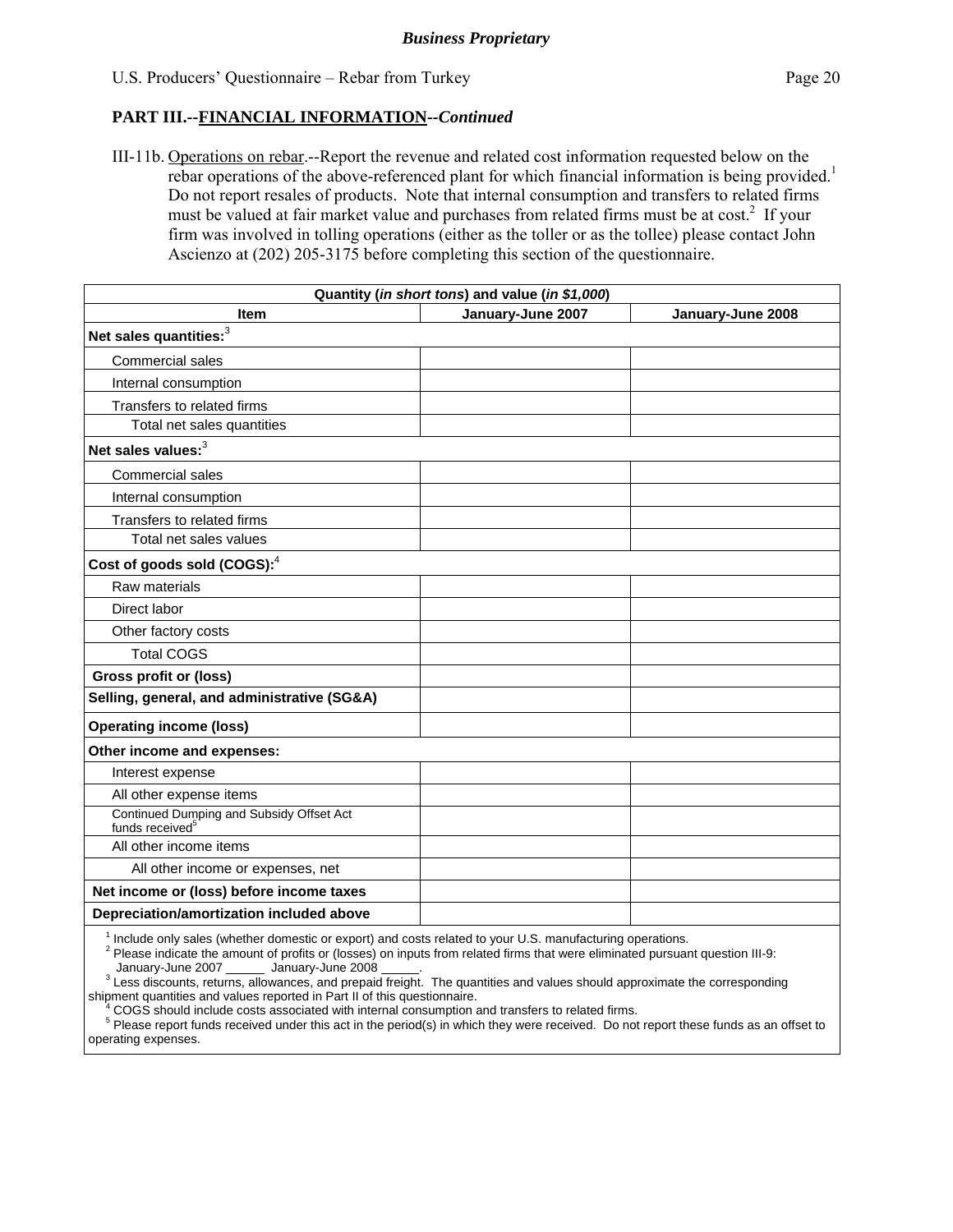#### **PART III.--FINANCIAL INFORMATION***--Continued*

III-12. Asset values.--Report the total assets associated with the production, warehousing, and sale of rebar at the above-referenced plant for which financial information is being provided. If your firm does not maintain some or all of the specific asset data in the normal course of business, please estimate it based upon some rational method (such as production, sales, or costs) that is consistent with your cost allocations in the previous question. The finished goods portion of inventory value should reconcile with the inventory quantity data reported in Part II. Provide data as of the end of your six most recently completed fiscal years in chronological order from left to right.

| Value (in \$1,000)                                                          |  |  |  |  |  |  |
|-----------------------------------------------------------------------------|--|--|--|--|--|--|
| <b>Item</b>                                                                 |  |  |  |  |  |  |
| Assets associated with the production,<br>warehousing, and sale of product: |  |  |  |  |  |  |
| 1. Current assets:                                                          |  |  |  |  |  |  |
| A. Cash and equivalents                                                     |  |  |  |  |  |  |
| B. Accounts receivable, net                                                 |  |  |  |  |  |  |
| C. Inventories                                                              |  |  |  |  |  |  |
| D. Other (describe: ______)                                                 |  |  |  |  |  |  |
| E. Total current assets (lines 1.A.<br>through 1.D.)                        |  |  |  |  |  |  |
| 2. Property, plant, and equipment                                           |  |  |  |  |  |  |
| A. Original cost of property, plant, and<br>equipment                       |  |  |  |  |  |  |
| B. Less: Accumulated depreciation                                           |  |  |  |  |  |  |
| C. Equals: Book value of property, plant,<br>and equipment                  |  |  |  |  |  |  |
| 3. Other non-current (describe: _____                                       |  |  |  |  |  |  |
| 4. Other non-current (describe: _____                                       |  |  |  |  |  |  |
| <b>5. Total assets</b> (lines 1.E., 2.C., 3 and 4)                          |  |  |  |  |  |  |

III-13. Capital expenditures and research and development expenditures.--Report your capital expenditures and research and development expenditures on rebar at the above-referenced plant for which financial information is being provided. Provide data for your six most recently completed fiscal years in chronological order from left to right, and for the specified interim periods.

| Value (in \$1,000)                           |  |  |  |  |  |  |
|----------------------------------------------|--|--|--|--|--|--|
| <b>Item</b>                                  |  |  |  |  |  |  |
| <b>Capital expenditures</b>                  |  |  |  |  |  |  |
| <b>Research and development expenditures</b> |  |  |  |  |  |  |

| Value ( <i>in \$1,000</i> )                    |  |  |  |  |  |
|------------------------------------------------|--|--|--|--|--|
| January-June 2008<br>January-June 2007<br>Item |  |  |  |  |  |
| <b>Capital expenditures</b>                    |  |  |  |  |  |
| Research and development expenditures          |  |  |  |  |  |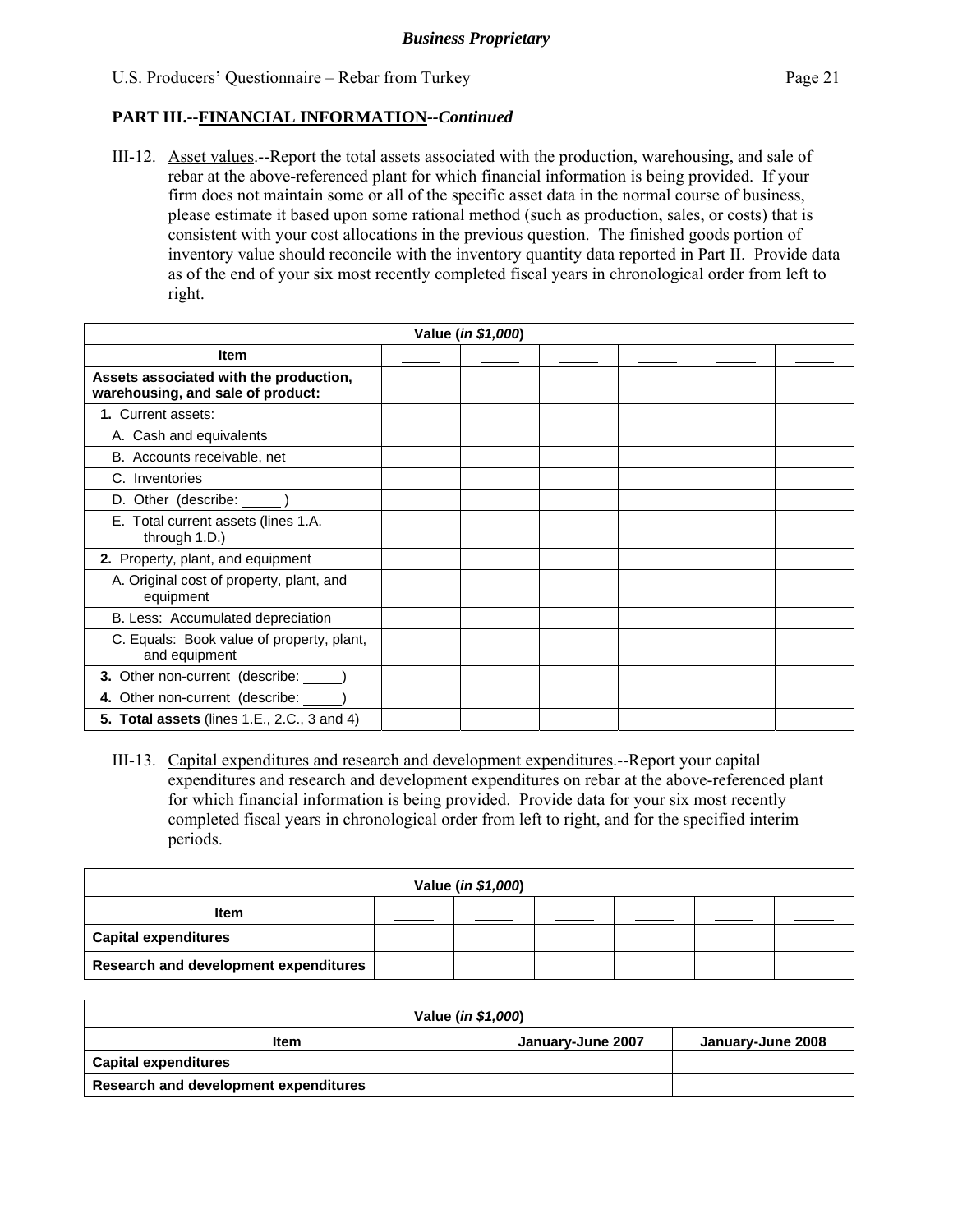#### **PART IV.--PRICING AND MARKET FACTORS**

Further information on this part of the questionnaire can be obtained from James Fetzer (202-708-5403, james.fetzer@usitc.gov)

IV-1. Who should be contacted regarding the requested pricing and related information?

Company contact:

Name and title

 $($ Phone number E-mail address

# **PRICE DATA**

This section requests quarterly quantity and value data on your firm's U.S. shipments of the following products during January 2002-June 2008.

*Product 1.*-- ASTM A615, #3, grade 60 stock rebar, straight or coiled *Product 2*.-- ASTM A615, #4, grade 60 stock rebar, straight or coiled *Product 3*.-- ASTM A615, #5, grade 60 stock rebar, straight or coiled *Product 4*.-- ASTM A615, #6, grade 60 stock rebar, straight or coiled

**Please note that total dollar values should be f.o.b., U.S. point of shipment and should not include U.S.-inland transportation costs. Total dollar values should reflect the** *final net* **amount paid to you (i.e., should be net of all deductions for discounts or rebates). See instruction booklet.**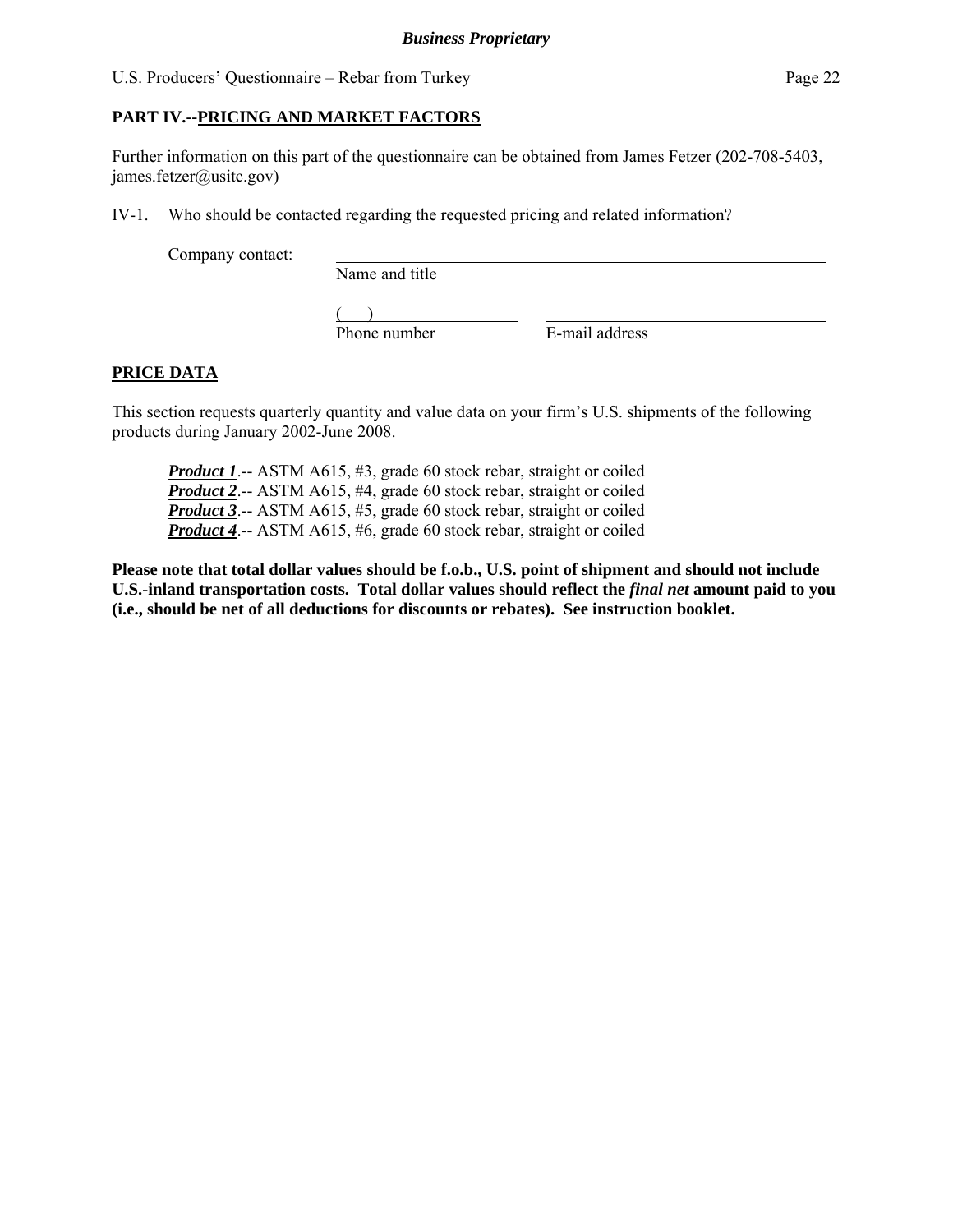IV-2a. Report below the quarterly price data<sup>1</sup> for pricing products<sup>2</sup> produced and sold by your firm. Shipments to customers within the region

| (Quantity in short tons, value in dollars)                                                                                                                                                                                                                     |                  |       |                  |       |                                                                                                                       |       |           |       |
|----------------------------------------------------------------------------------------------------------------------------------------------------------------------------------------------------------------------------------------------------------------|------------------|-------|------------------|-------|-----------------------------------------------------------------------------------------------------------------------|-------|-----------|-------|
|                                                                                                                                                                                                                                                                | <b>Product 1</b> |       | <b>Product 2</b> |       | Product 3                                                                                                             |       | Product 4 |       |
| <b>Period of shipment</b>                                                                                                                                                                                                                                      | Quantity         | Value | Quantity         | Value | Quantity                                                                                                              | Value | Quantity  | Value |
| 2002:                                                                                                                                                                                                                                                          |                  |       |                  |       |                                                                                                                       |       |           |       |
| January-March                                                                                                                                                                                                                                                  |                  |       |                  |       |                                                                                                                       |       |           |       |
| April-June                                                                                                                                                                                                                                                     |                  |       |                  |       |                                                                                                                       |       |           |       |
| July-September                                                                                                                                                                                                                                                 |                  |       |                  |       |                                                                                                                       |       |           |       |
| October-December                                                                                                                                                                                                                                               |                  |       |                  |       |                                                                                                                       |       |           |       |
| 2003:<br>January-March                                                                                                                                                                                                                                         |                  |       |                  |       |                                                                                                                       |       |           |       |
| April-June                                                                                                                                                                                                                                                     |                  |       |                  |       |                                                                                                                       |       |           |       |
| July-September                                                                                                                                                                                                                                                 |                  |       |                  |       |                                                                                                                       |       |           |       |
| October-December                                                                                                                                                                                                                                               |                  |       |                  |       |                                                                                                                       |       |           |       |
| 2004:<br>January-March                                                                                                                                                                                                                                         |                  |       |                  |       |                                                                                                                       |       |           |       |
| April-June                                                                                                                                                                                                                                                     |                  |       |                  |       |                                                                                                                       |       |           |       |
| July-September                                                                                                                                                                                                                                                 |                  |       |                  |       |                                                                                                                       |       |           |       |
| October-December                                                                                                                                                                                                                                               |                  |       |                  |       |                                                                                                                       |       |           |       |
| 2005:<br>January-March                                                                                                                                                                                                                                         |                  |       |                  |       |                                                                                                                       |       |           |       |
| April-June                                                                                                                                                                                                                                                     |                  |       |                  |       |                                                                                                                       |       |           |       |
| July-September                                                                                                                                                                                                                                                 |                  |       |                  |       |                                                                                                                       |       |           |       |
| October-December                                                                                                                                                                                                                                               |                  |       |                  |       |                                                                                                                       |       |           |       |
| 2006:<br>January-March                                                                                                                                                                                                                                         |                  |       |                  |       |                                                                                                                       |       |           |       |
| April-June                                                                                                                                                                                                                                                     |                  |       |                  |       |                                                                                                                       |       |           |       |
| July-September                                                                                                                                                                                                                                                 |                  |       |                  |       |                                                                                                                       |       |           |       |
| October-December                                                                                                                                                                                                                                               |                  |       |                  |       |                                                                                                                       |       |           |       |
| 2007:                                                                                                                                                                                                                                                          |                  |       |                  |       |                                                                                                                       |       |           |       |
| January-March                                                                                                                                                                                                                                                  |                  |       |                  |       |                                                                                                                       |       |           |       |
| April-June                                                                                                                                                                                                                                                     |                  |       |                  |       |                                                                                                                       |       |           |       |
| July-September                                                                                                                                                                                                                                                 |                  |       |                  |       |                                                                                                                       |       |           |       |
| October-December                                                                                                                                                                                                                                               |                  |       |                  |       |                                                                                                                       |       |           |       |
| 2008:                                                                                                                                                                                                                                                          |                  |       |                  |       |                                                                                                                       |       |           |       |
| January-March                                                                                                                                                                                                                                                  |                  |       |                  |       |                                                                                                                       |       |           |       |
| April-June                                                                                                                                                                                                                                                     |                  |       |                  |       |                                                                                                                       |       |           |       |
| <sup>1</sup> Net values (i.e., gross sales values less all discounts, allowances, rebates, prepaid freight, and the value of<br>returned goods), f.o.b. your U.S. point of shipment.<br>Pricing product definitions are provided on the first page of Part IV. |                  |       |                  |       |                                                                                                                       |       |           |       |
| Note.--If your product does not exactly meet the product specifications but is competitive with the specified product,<br>provide a description of your product:                                                                                               |                  |       |                  |       |                                                                                                                       |       |           |       |
| Product 1:<br>and the control of the control of the control of the control of the control of the control of the control of the                                                                                                                                 |                  |       |                  |       |                                                                                                                       |       |           |       |
|                                                                                                                                                                                                                                                                |                  |       |                  |       |                                                                                                                       |       |           |       |
| Product 3:                                                                                                                                                                                                                                                     |                  |       |                  |       | <u> 1989 - Johann Stoff, deutscher Stoffen und der Stoffen und der Stoffen und der Stoffen und der Stoffen und de</u> |       |           |       |
| Product 4:                                                                                                                                                                                                                                                     |                  |       |                  |       |                                                                                                                       |       |           |       |

IV-2b. Report below the quarterly price data<sup>1</sup> for pricing products<sup>2</sup> produced and sold by your firm.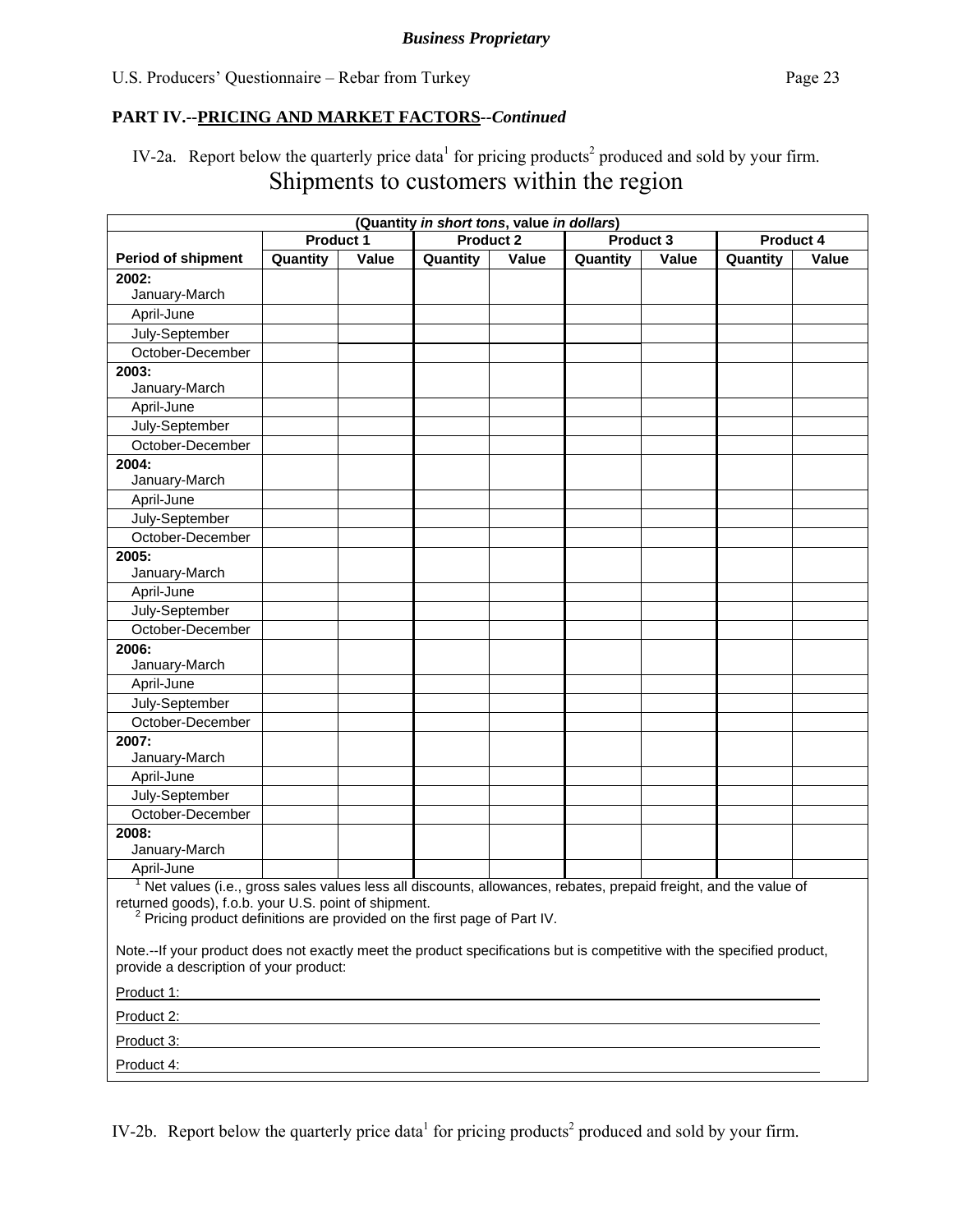|                                                                                                                                                                                                                                                                |                                                                                                                  |       | (Quantity in short tons, value in dollars) |       |                  |       |           |       |
|----------------------------------------------------------------------------------------------------------------------------------------------------------------------------------------------------------------------------------------------------------------|------------------------------------------------------------------------------------------------------------------|-------|--------------------------------------------|-------|------------------|-------|-----------|-------|
|                                                                                                                                                                                                                                                                | Product 1                                                                                                        |       | <b>Product 2</b>                           |       | <b>Product 3</b> |       | Product 4 |       |
| <b>Period of shipment</b>                                                                                                                                                                                                                                      | Quantity                                                                                                         | Value | Quantity                                   | Value | Quantity         | Value | Quantity  | Value |
| 2002:                                                                                                                                                                                                                                                          |                                                                                                                  |       |                                            |       |                  |       |           |       |
| January-March                                                                                                                                                                                                                                                  |                                                                                                                  |       |                                            |       |                  |       |           |       |
| April-June                                                                                                                                                                                                                                                     |                                                                                                                  |       |                                            |       |                  |       |           |       |
| July-September                                                                                                                                                                                                                                                 |                                                                                                                  |       |                                            |       |                  |       |           |       |
| October-December                                                                                                                                                                                                                                               |                                                                                                                  |       |                                            |       |                  |       |           |       |
| 2003:                                                                                                                                                                                                                                                          |                                                                                                                  |       |                                            |       |                  |       |           |       |
| January-March                                                                                                                                                                                                                                                  |                                                                                                                  |       |                                            |       |                  |       |           |       |
| April-June                                                                                                                                                                                                                                                     |                                                                                                                  |       |                                            |       |                  |       |           |       |
| July-September                                                                                                                                                                                                                                                 |                                                                                                                  |       |                                            |       |                  |       |           |       |
| October-December                                                                                                                                                                                                                                               |                                                                                                                  |       |                                            |       |                  |       |           |       |
| 2004:                                                                                                                                                                                                                                                          |                                                                                                                  |       |                                            |       |                  |       |           |       |
| January-March                                                                                                                                                                                                                                                  |                                                                                                                  |       |                                            |       |                  |       |           |       |
| April-June                                                                                                                                                                                                                                                     |                                                                                                                  |       |                                            |       |                  |       |           |       |
| July-September                                                                                                                                                                                                                                                 |                                                                                                                  |       |                                            |       |                  |       |           |       |
| October-December                                                                                                                                                                                                                                               |                                                                                                                  |       |                                            |       |                  |       |           |       |
| 2005:                                                                                                                                                                                                                                                          |                                                                                                                  |       |                                            |       |                  |       |           |       |
| January-March                                                                                                                                                                                                                                                  |                                                                                                                  |       |                                            |       |                  |       |           |       |
| April-June                                                                                                                                                                                                                                                     |                                                                                                                  |       |                                            |       |                  |       |           |       |
| July-September                                                                                                                                                                                                                                                 |                                                                                                                  |       |                                            |       |                  |       |           |       |
| October-December                                                                                                                                                                                                                                               |                                                                                                                  |       |                                            |       |                  |       |           |       |
| 2006:                                                                                                                                                                                                                                                          |                                                                                                                  |       |                                            |       |                  |       |           |       |
| January-March                                                                                                                                                                                                                                                  |                                                                                                                  |       |                                            |       |                  |       |           |       |
| April-June                                                                                                                                                                                                                                                     |                                                                                                                  |       |                                            |       |                  |       |           |       |
| July-September                                                                                                                                                                                                                                                 |                                                                                                                  |       |                                            |       |                  |       |           |       |
| October-December                                                                                                                                                                                                                                               |                                                                                                                  |       |                                            |       |                  |       |           |       |
| 2007:                                                                                                                                                                                                                                                          |                                                                                                                  |       |                                            |       |                  |       |           |       |
| January-March                                                                                                                                                                                                                                                  |                                                                                                                  |       |                                            |       |                  |       |           |       |
| April-June                                                                                                                                                                                                                                                     |                                                                                                                  |       |                                            |       |                  |       |           |       |
| July-September                                                                                                                                                                                                                                                 |                                                                                                                  |       |                                            |       |                  |       |           |       |
| October-December                                                                                                                                                                                                                                               |                                                                                                                  |       |                                            |       |                  |       |           |       |
| 2008:                                                                                                                                                                                                                                                          |                                                                                                                  |       |                                            |       |                  |       |           |       |
| January-March                                                                                                                                                                                                                                                  |                                                                                                                  |       |                                            |       |                  |       |           |       |
| April-June                                                                                                                                                                                                                                                     |                                                                                                                  |       |                                            |       |                  |       |           |       |
| Net values (i.e., gross sales values less all discounts, allowances, rebates, prepaid freight, and the value of<br>returned goods), f.o.b. your U.S. point of shipment.<br><sup>2</sup> Pricing product definitions are provided on the first page of Part IV. |                                                                                                                  |       |                                            |       |                  |       |           |       |
| Note.--If your product does not exactly meet the product specifications but is competitive with the specified product,<br>provide a description of your product:                                                                                               |                                                                                                                  |       |                                            |       |                  |       |           |       |
| Product 1:                                                                                                                                                                                                                                                     | and the control of the control of the control of the control of the control of the control of the control of the |       |                                            |       |                  |       |           |       |
|                                                                                                                                                                                                                                                                |                                                                                                                  |       |                                            |       |                  |       |           |       |
| Product 3:                                                                                                                                                                                                                                                     |                                                                                                                  |       |                                            |       |                  |       |           |       |

# Shipments to customers outside the region

Product 3:

Product 4: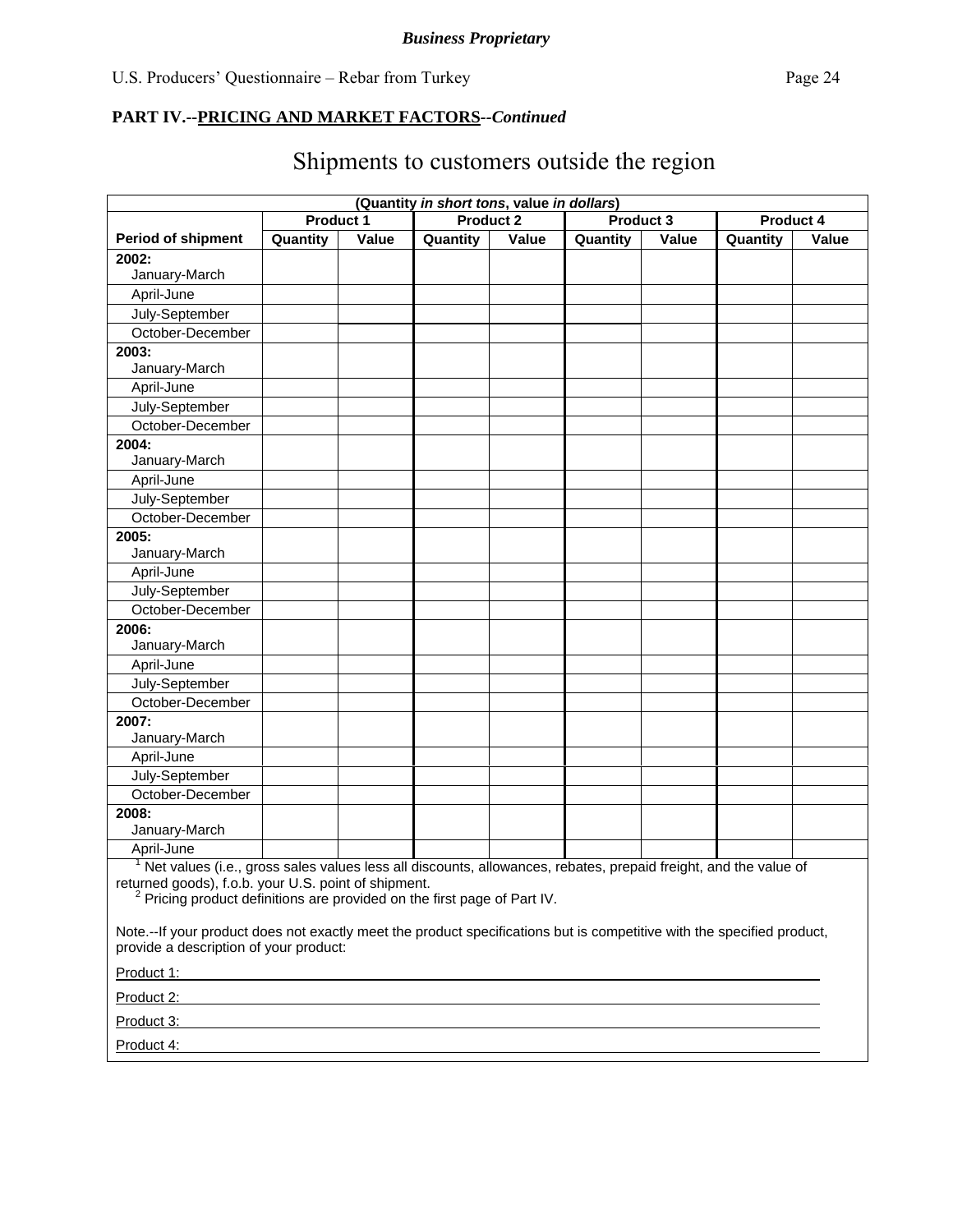l

 $\overline{a}$ 

 $\overline{a}$ 

 $\overline{a}$ 

 $\overline{a}$ 

 $\overline{a}$ 

 $\overline{a}$ 

 $\overline{a}$ 

#### **PART IV.--PRICING AND MARKET FACTORS***--Continued*

#### **Please indicate if your response is different for shipments inside and outside the specified region.**

IV-3. (a) Please describe how your firm determines the prices that it charges for sales of rebar (transaction by transaction negotiation, contracts for multiple shipments, set price lists, etc.). If your firm issues price lists, please include a copy of a recent price list with your submission. If your price list is large, please submit sample pages.

(b) Please describe the extent to which prices that your firm charges are made centrally at the corporate level or in decentralized manner at individual locations.

IV-4. Please describe your firm's discount policy (quantity discounts, annual total volume discounts, *etc*.).

- IV-5. What are your firm's typical sales terms for its U.S.-produced rebar (e.g., 2/10 net 30 days)? . On what basis are your prices of domestic rebar usually quoted (e.g., f.o.b. warehouse, or delivered)?
- IV-6. Approximately what share of your firm's sales of its U.S.-produced rebar in 2007 were on a (1) long-term contract basis (multiple deliveries for more than 12 months), (2) short-term contract basis (multiple deliveries up to 12 months), and (3) spot sales basis (for a single delivery)?

|                      | Share of sales (percent) |                    |  |
|----------------------|--------------------------|--------------------|--|
| Type of sale         | Within the region        | In the entire U.S. |  |
| Long-term contracts  |                          |                    |  |
| Short-term contracts |                          |                    |  |
| Spot sales           |                          |                    |  |
| <b>Total</b>         | 100 %                    | 100 %              |  |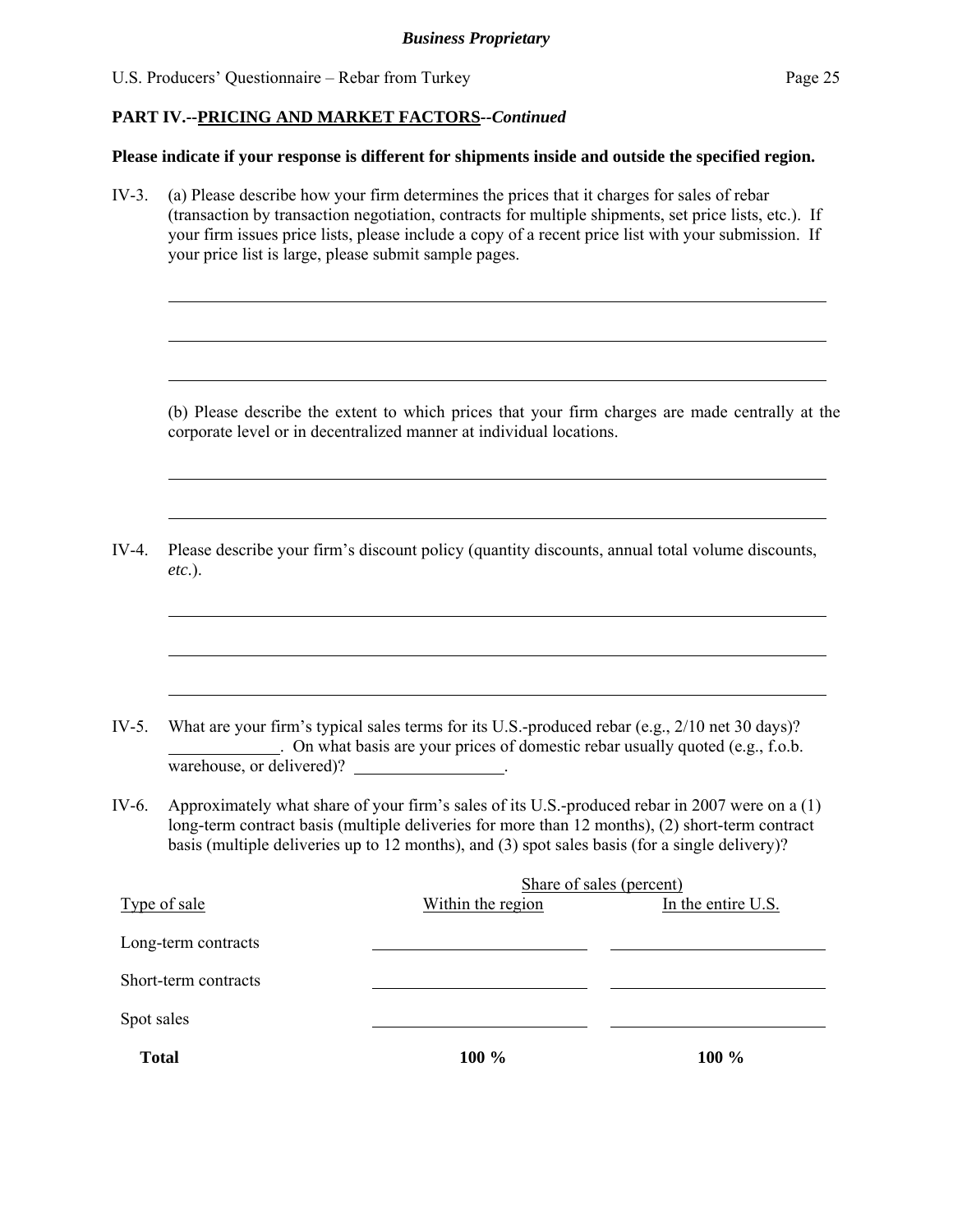IV-7. If you sell on a long-term contract basis, please answer the following questions with respect to provisions of a typical long-term contract.

|       | (a)                                                                                                                                               | What is the average duration of a contract?            |  |  |
|-------|---------------------------------------------------------------------------------------------------------------------------------------------------|--------------------------------------------------------|--|--|
|       | (b)                                                                                                                                               | Can prices be renegotiated during the contract period? |  |  |
|       | (c)                                                                                                                                               | Does the contract fix quantity, price, or both?        |  |  |
|       | (d)                                                                                                                                               | Does the contract have a meet or release provision?    |  |  |
| IV-8. | If you sell on a short-term contract basis, please answer the following questions with respect to<br>provisions of a typical short-term contract. |                                                        |  |  |
|       | (a)                                                                                                                                               |                                                        |  |  |
|       | (b)                                                                                                                                               | Can prices be renegotiated during the contract period? |  |  |
|       | (c)                                                                                                                                               | Does the contract fix quantity, price, or both?        |  |  |
|       | (d)                                                                                                                                               | Does the contract have a meet or release provision?    |  |  |
|       |                                                                                                                                                   |                                                        |  |  |

IV-9. What is the average lead time between a customer's order and the date of delivery for your firm's sales of your U.S.-produced rebar?

|                   | Share of sales, 2007 |               | Lead time  |               |
|-------------------|----------------------|---------------|------------|---------------|
|                   | Within the           | In the entire | Within the | In the entire |
| Source            | region               | <u>U.S.</u>   | region     | <u>U.S.</u>   |
| From inventory    |                      |               |            |               |
| Produced to order |                      |               |            |               |
|                   |                      |               |            |               |
| <b>Total</b>      | 100 %                | $100\%$       |            |               |

- IV-10. (a) What is the approximate percentage of the total delivered cost of rebar that is accounted for by U.S. inland transportation costs? \_\_\_\_\_ percent.
	- (b) Who generally arranges the transportation to your customers' locations? (check one)  $\Box$ Your firm  $\Box$  or purchaser
- IV-11. Does your firm use freight equalization in the rates it charges for delivered rebar? No  $\Box$  Yes—for approximately what percentage of your firm's sales did you equalize freight? percent.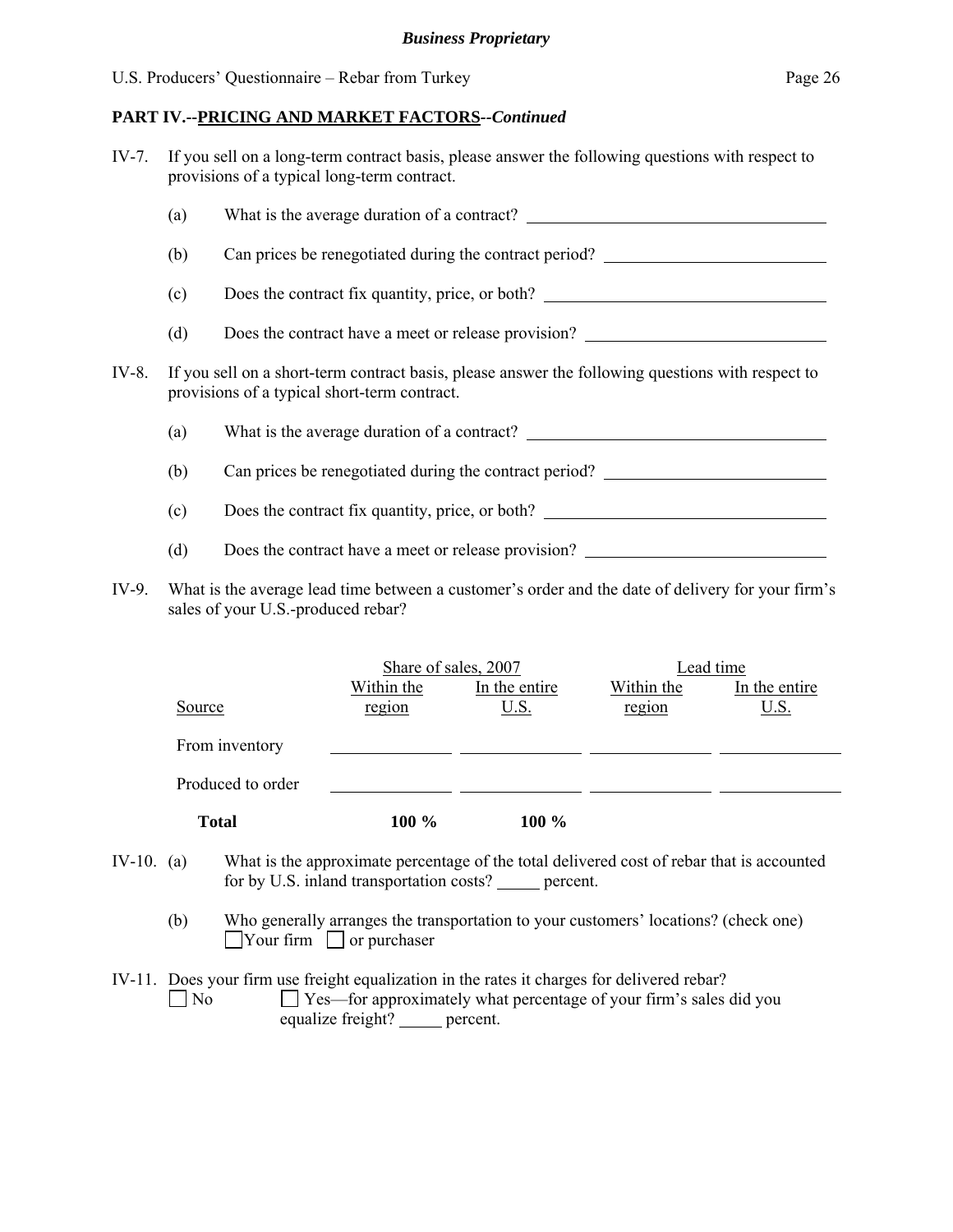IV-12. Describe the end uses of the rebar that you manufacture. For each end-use product, what percentage of the total cost is accounted for by rebar?

| End use                                                                                                                        | Share of total cost (percent)                                                                                                                                                                                 |  |  |  |  |
|--------------------------------------------------------------------------------------------------------------------------------|---------------------------------------------------------------------------------------------------------------------------------------------------------------------------------------------------------------|--|--|--|--|
|                                                                                                                                |                                                                                                                                                                                                               |  |  |  |  |
|                                                                                                                                |                                                                                                                                                                                                               |  |  |  |  |
|                                                                                                                                | IV-13. Have there been any changes in the end uses of rebar since 2002?                                                                                                                                       |  |  |  |  |
| $\overline{\phantom{a}}$ No                                                                                                    | □ Yes-Please describe.                                                                                                                                                                                        |  |  |  |  |
|                                                                                                                                |                                                                                                                                                                                                               |  |  |  |  |
|                                                                                                                                | IV-14. Do you anticipate any changes in terms of the end uses of rebar in the future?                                                                                                                         |  |  |  |  |
| $\n  1$ No                                                                                                                     | $\Box$ Yes--Please describe and identify the time period. Provide any underlying<br>assumptions, along with relevant portions of business plans or other supporting<br>documentation that address this issue. |  |  |  |  |
|                                                                                                                                |                                                                                                                                                                                                               |  |  |  |  |
|                                                                                                                                | IV-15. (a) Can other products be substituted for rebar?                                                                                                                                                       |  |  |  |  |
| $\neg$ No                                                                                                                      | $\Box$ Yes--Please list these substitute products in order of importance.                                                                                                                                     |  |  |  |  |
|                                                                                                                                | $(1)$ (1) (2) (3)                                                                                                                                                                                             |  |  |  |  |
| (b) For each possible substitute product, please give examples of applications and end uses for<br>which they are substitutes. |                                                                                                                                                                                                               |  |  |  |  |
|                                                                                                                                |                                                                                                                                                                                                               |  |  |  |  |
|                                                                                                                                |                                                                                                                                                                                                               |  |  |  |  |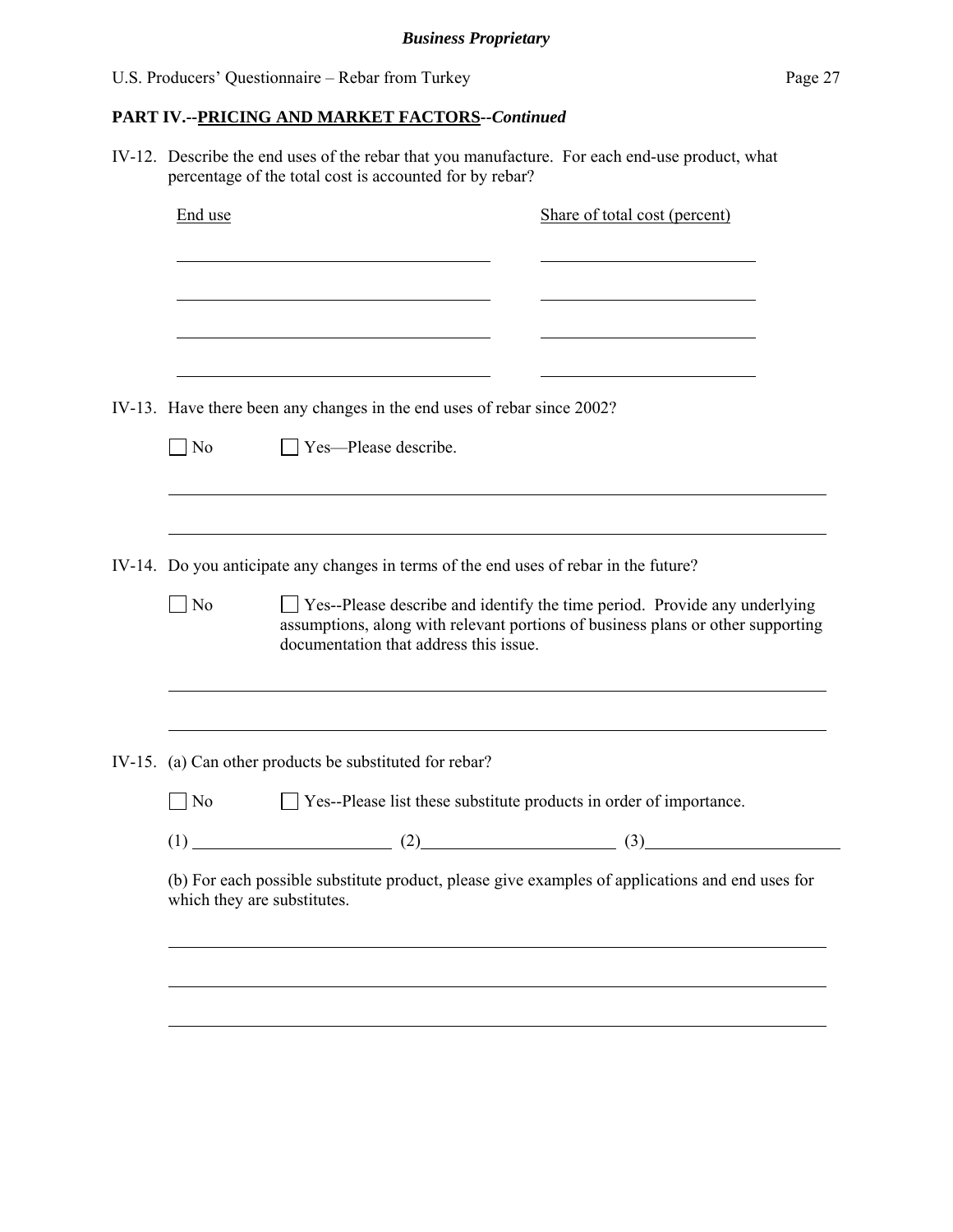$\overline{a}$ 

#### **PART IV.--PRICING AND MARKET FACTORS***--Continued*

IV-15. (c) Have changes in the prices of these products affected the price for rebar?

|        | N <sub>0</sub>    | $\Box$ Yes--To what degree do changes in their prices affect the price for<br>rebar? Does this effect have a time lag? If so, how long is the time lag for each<br>substitute product? Does this vary by type of rebar or final end use? |
|--------|-------------------|------------------------------------------------------------------------------------------------------------------------------------------------------------------------------------------------------------------------------------------|
|        |                   |                                                                                                                                                                                                                                          |
|        | since 2002?       | IV-16. Have there been any changes in the number or types of products that can be substituted for rebar                                                                                                                                  |
|        | $\blacksquare$ No | Yes—Please explain.                                                                                                                                                                                                                      |
|        |                   |                                                                                                                                                                                                                                          |
| IV-17. | future?           | Do you anticipate any changes in terms of the substitutability of other products for rebar in the                                                                                                                                        |
|        | No                | Ves—Please describe. Provide any underlying assumptions, along with<br>relevant portions of business plans or other supporting documentation that<br>address this issue.                                                                 |
|        |                   | $\sim$ $\sim$ $\sim$ $\sim$ $\sim$ $\sim$ $\sim$                                                                                                                                                                                         |

IV-18. To what extent have changes in the prices of raw materials affected your firm's selling prices for rebar since 2002? Also discuss any anticipated changes in your raw material costs in the future, identifying the time period(s) involved and the factor(s) that you believe would be responsible for such changes. Provide any underlying assumptions, along with relevant portions of business plans or other supporting documentation that address this issue.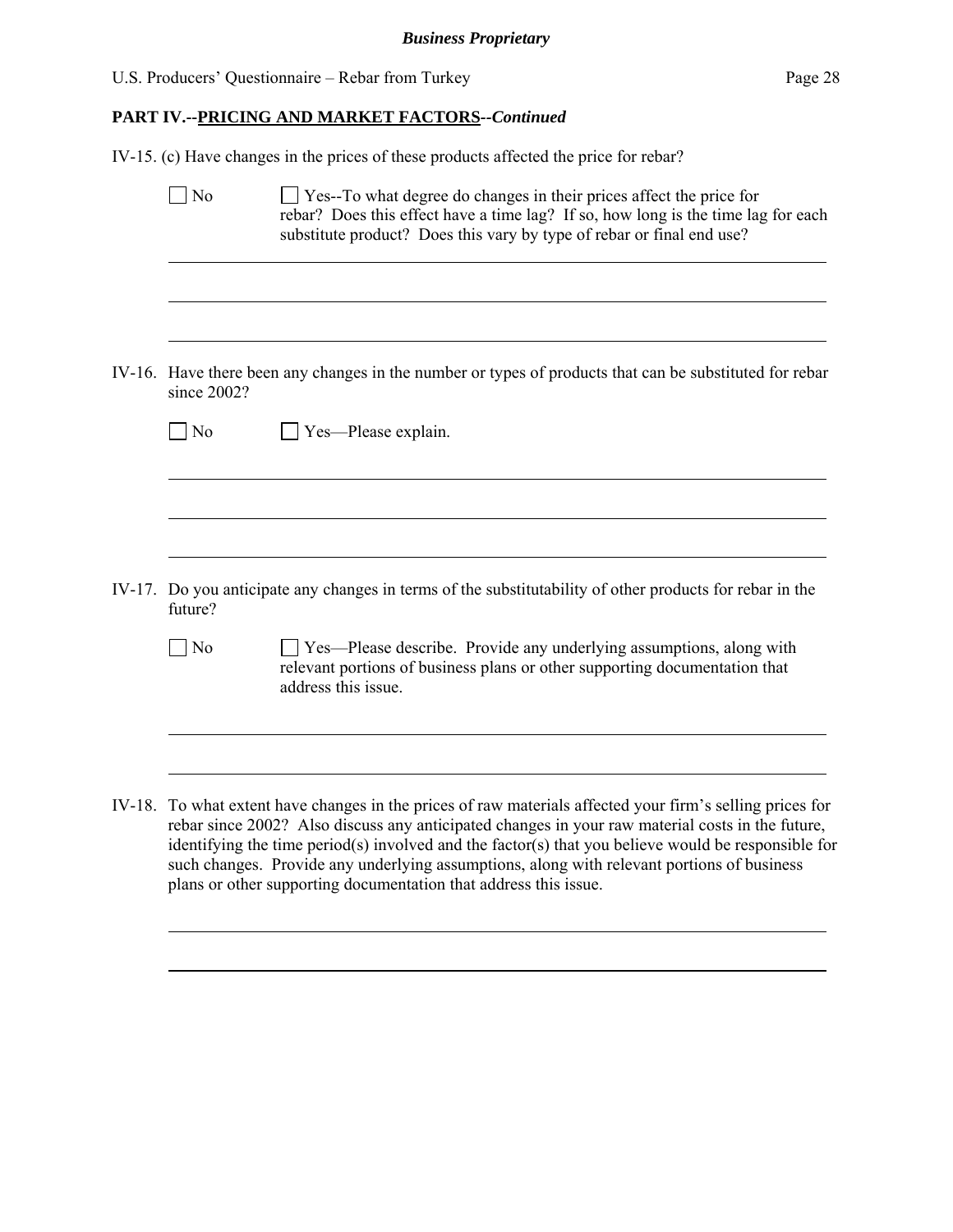# **PART IV.--PRICING AND MARKET FACTORS***--Continued*

|        | IV-19. Have any changes occurred in any other factors affecting supply (e.g., changes in availability or<br>prices of energy or labor; transportation conditions; production capacity and/or methods of<br>production; technology; export markets; or alternative production opportunities) that affected the<br>availability of U.S.-produced rebar in the U.S. market since 2002?                                                                                                                                             |  |  |  |  |  |  |
|--------|---------------------------------------------------------------------------------------------------------------------------------------------------------------------------------------------------------------------------------------------------------------------------------------------------------------------------------------------------------------------------------------------------------------------------------------------------------------------------------------------------------------------------------|--|--|--|--|--|--|
|        | $\log$<br>$\exists$ Yes--Please note the time period(s) of any such changes, the factors(s)<br>involved, and the impact such changes had on your shipment volumes and prices.                                                                                                                                                                                                                                                                                                                                                   |  |  |  |  |  |  |
| IV-20. | (a) Do you anticipate any changes in terms of the availability of U.S.-produced rebar in the U.S.<br>market in the future?                                                                                                                                                                                                                                                                                                                                                                                                      |  |  |  |  |  |  |
|        | No change<br>Decrease<br>Increase                                                                                                                                                                                                                                                                                                                                                                                                                                                                                               |  |  |  |  |  |  |
|        | (b) If you anticipate changes in supply, please identify the changes, including the time period and<br>the impact of such changes on shipment volumes and prices. Provide any underlying<br>assumptions, along with relevant portions of business plans or other supporting documentation<br>that address this issue.                                                                                                                                                                                                           |  |  |  |  |  |  |
|        |                                                                                                                                                                                                                                                                                                                                                                                                                                                                                                                                 |  |  |  |  |  |  |
|        | IV-21. Has the availability of NONSUBJECT imported rebar changed since 2002?                                                                                                                                                                                                                                                                                                                                                                                                                                                    |  |  |  |  |  |  |
|        | Yes--Please explain.<br>$\vert$ No                                                                                                                                                                                                                                                                                                                                                                                                                                                                                              |  |  |  |  |  |  |
|        |                                                                                                                                                                                                                                                                                                                                                                                                                                                                                                                                 |  |  |  |  |  |  |
|        | IV-22. Describe how easily your firm can shift its sales of rebar between the U.S. market and alternative<br>country markets. In your discussion, please describe any contracts, other sales arrangements, or<br>other constraints that would prevent or retard your firm from shifting rebar between the U.S. and<br>alternative country markets within a 12-month period. Provide any underlying assumptions,<br>along with relevant portions of business plans or other supporting documentation that address this<br>issue. |  |  |  |  |  |  |
|        |                                                                                                                                                                                                                                                                                                                                                                                                                                                                                                                                 |  |  |  |  |  |  |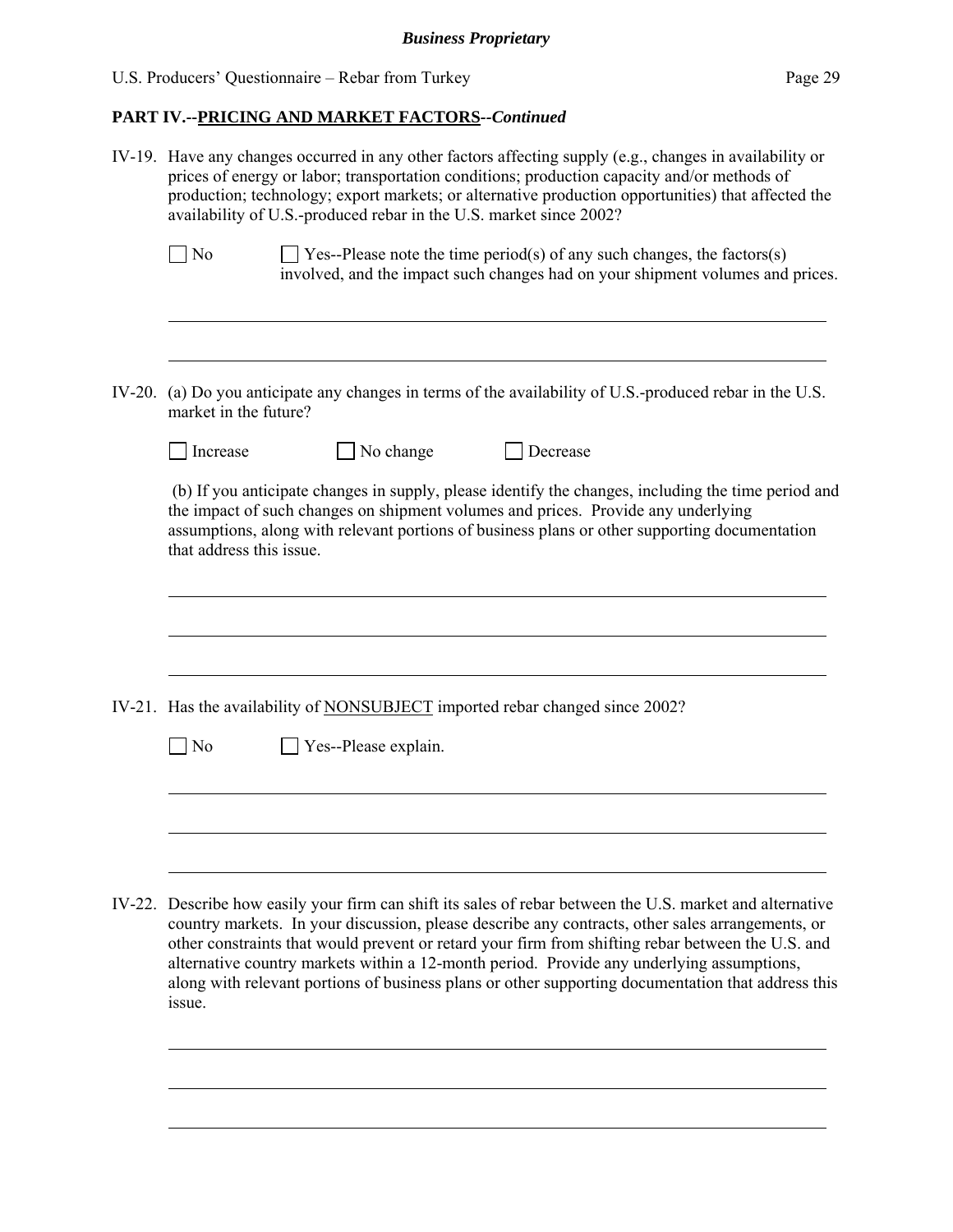| IV-23. Have there been any significant changes in the product range, product mix, or marketing<br>(including sales over the internet) of rebar since 2002? |                                                                                                                                                                                                                                                                                                        |           |           |         |  |  |  |
|------------------------------------------------------------------------------------------------------------------------------------------------------------|--------------------------------------------------------------------------------------------------------------------------------------------------------------------------------------------------------------------------------------------------------------------------------------------------------|-----------|-----------|---------|--|--|--|
| N <sub>o</sub>                                                                                                                                             | Yes--Please describe and quantify if possible.                                                                                                                                                                                                                                                         |           |           |         |  |  |  |
|                                                                                                                                                            |                                                                                                                                                                                                                                                                                                        |           |           |         |  |  |  |
|                                                                                                                                                            | IV-24. Do you anticipate any changes in terms of the product range, product mix, or marketing<br>(including sales over the internet) of rebar in the future? Provide any underlying assumptions,<br>along with relevant portions of business plans or other supporting documentation that address this |           |           |         |  |  |  |
| $\Box$ No                                                                                                                                                  | issue.<br>Yes--Please identify, including the time period.                                                                                                                                                                                                                                             |           |           |         |  |  |  |
|                                                                                                                                                            | IV-25. (a) How has demand within the specified region for rebar changed since 2002?                                                                                                                                                                                                                    |           |           |         |  |  |  |
| Increased                                                                                                                                                  |                                                                                                                                                                                                                                                                                                        | No change | Decreased | Unknown |  |  |  |
| What principal factors affect changes in demand?                                                                                                           |                                                                                                                                                                                                                                                                                                        |           |           |         |  |  |  |
|                                                                                                                                                            |                                                                                                                                                                                                                                                                                                        |           |           |         |  |  |  |
| (b) How has demand within the entire United States for rebar changed since 2002?                                                                           |                                                                                                                                                                                                                                                                                                        |           |           |         |  |  |  |
| Increased                                                                                                                                                  |                                                                                                                                                                                                                                                                                                        | No change | Decreased | Unknown |  |  |  |
|                                                                                                                                                            | What principal factors affect changes in demand?                                                                                                                                                                                                                                                       |           |           |         |  |  |  |
|                                                                                                                                                            |                                                                                                                                                                                                                                                                                                        |           |           |         |  |  |  |
|                                                                                                                                                            |                                                                                                                                                                                                                                                                                                        |           |           |         |  |  |  |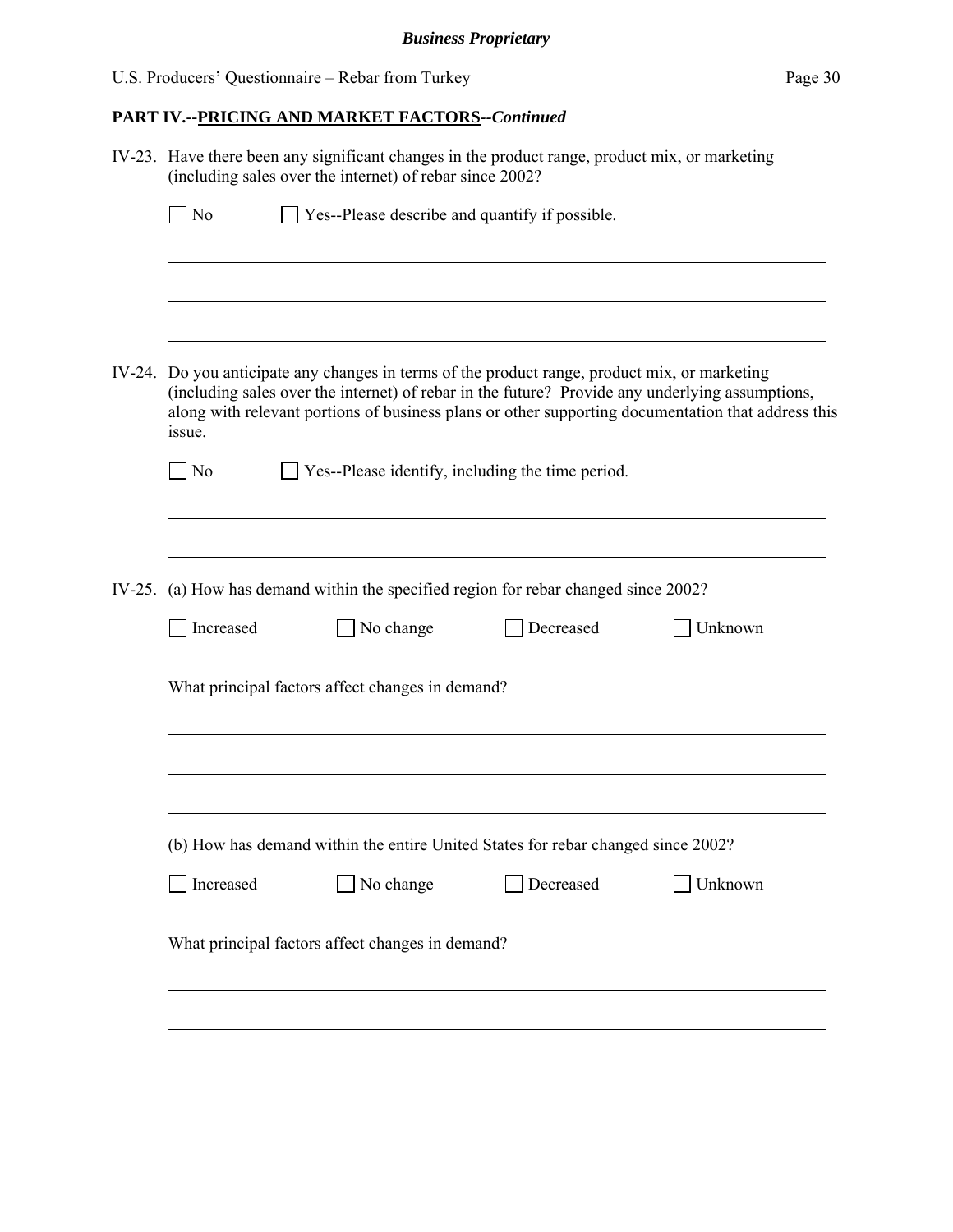|  | IV-25. (c) How has demand outside the United States if known for rebar changed since 2002?                                |  |                                                                                                                     |  |           |  |                                                                                                       |
|--|---------------------------------------------------------------------------------------------------------------------------|--|---------------------------------------------------------------------------------------------------------------------|--|-----------|--|-------------------------------------------------------------------------------------------------------|
|  | Increased                                                                                                                 |  | No change                                                                                                           |  | Decreased |  | Unknown                                                                                               |
|  | What principal factors affect changes in demand?                                                                          |  |                                                                                                                     |  |           |  |                                                                                                       |
|  |                                                                                                                           |  |                                                                                                                     |  |           |  |                                                                                                       |
|  | IV-26. Do you anticipate any future changes in rebar demand in the United States and, if known, the rest<br>of the world? |  |                                                                                                                     |  |           |  |                                                                                                       |
|  | $\log$                                                                                                                    |  | Yes--Please describe and identify the time period. Provide any underlying<br>documentation that address this issue. |  |           |  | assumptions, along with relevant portions of business plans or other supporting                       |
|  |                                                                                                                           |  |                                                                                                                     |  |           |  |                                                                                                       |
|  |                                                                                                                           |  | information as to time periods and regions for any price comparisons.                                               |  |           |  | IV-27. Please compare market prices of rebar in U.S. and non-U.S. markets, if known. Provide specific |
|  |                                                                                                                           |  |                                                                                                                     |  |           |  |                                                                                                       |
|  |                                                                                                                           |  | IV-28. Please provide as a separate attachment to this request any studies, surveys, etc. that you are              |  |           |  | aware of that quantify and/or otherwise discuss rebar supply (including production capacity and       |

capacity utilization) and demand in (1) the United States, (2) each of the other major producing/consuming countries, including Turkey, and (3) the world as a whole. Of particular interest is such data from 2002 to the present and forecasts for the future.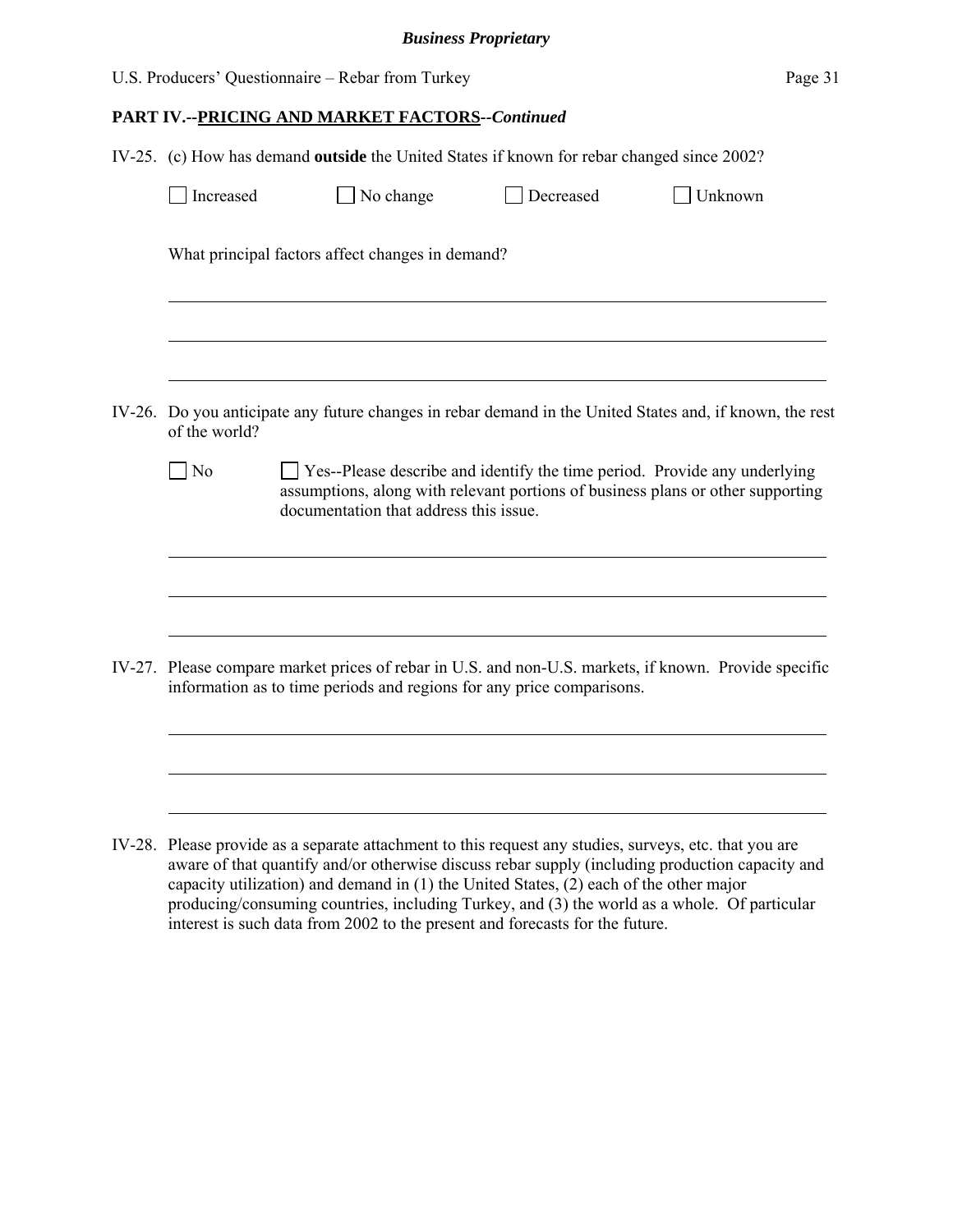$\overline{a}$ 

# **PART IV.--PRICING AND MARKET FACTORS***--Continued*

IV-29. Are your exports of rebar subject to any tariff or non-tariff barriers to trade in other countries?

|  | N <sub>o</sub>                                                                                                                                                                                                                                                                                                                                                                                                                                                                                                                                                                                                                                                                                  | $\Box$ Yes--Please list the countries and describe any such barriers and any<br>significant changes in such barriers that have occurred since 2002, or that are<br>expected to occur in the future. |  |  |  |  |
|--|-------------------------------------------------------------------------------------------------------------------------------------------------------------------------------------------------------------------------------------------------------------------------------------------------------------------------------------------------------------------------------------------------------------------------------------------------------------------------------------------------------------------------------------------------------------------------------------------------------------------------------------------------------------------------------------------------|-----------------------------------------------------------------------------------------------------------------------------------------------------------------------------------------------------|--|--|--|--|
|  |                                                                                                                                                                                                                                                                                                                                                                                                                                                                                                                                                                                                                                                                                                 |                                                                                                                                                                                                     |  |  |  |  |
|  | IV-30. Does your firm sell rebar over the internet?                                                                                                                                                                                                                                                                                                                                                                                                                                                                                                                                                                                                                                             |                                                                                                                                                                                                     |  |  |  |  |
|  | $\overline{\phantom{a}}$ No                                                                                                                                                                                                                                                                                                                                                                                                                                                                                                                                                                                                                                                                     | □ Yes--Please describe, noting the estimated percentage of your firm's total<br>sales of rebar in 2007 accounted for by internet sales.                                                             |  |  |  |  |
|  |                                                                                                                                                                                                                                                                                                                                                                                                                                                                                                                                                                                                                                                                                                 |                                                                                                                                                                                                     |  |  |  |  |
|  | IV-31. Please provide the percent (based on quantity) of your firm's sales of rebar in 2007 to the<br>following markets that were made in conjunction with "Buy American" provisions. Sales<br>within the specified region. ______ percent. Sales outside the specified region. _____ percent. Has<br>the percentage of sales made in conjunction with "Buy American" provisions increased,<br>decreased, or remained the same since 2002? If there has been a change, please discuss. Also,<br>please discuss whether your sales of rebar under "Buy American" provisions are of any particular<br>sizes of rebar (and if so, please specify the sizes). Attach additional pages as necessary. |                                                                                                                                                                                                     |  |  |  |  |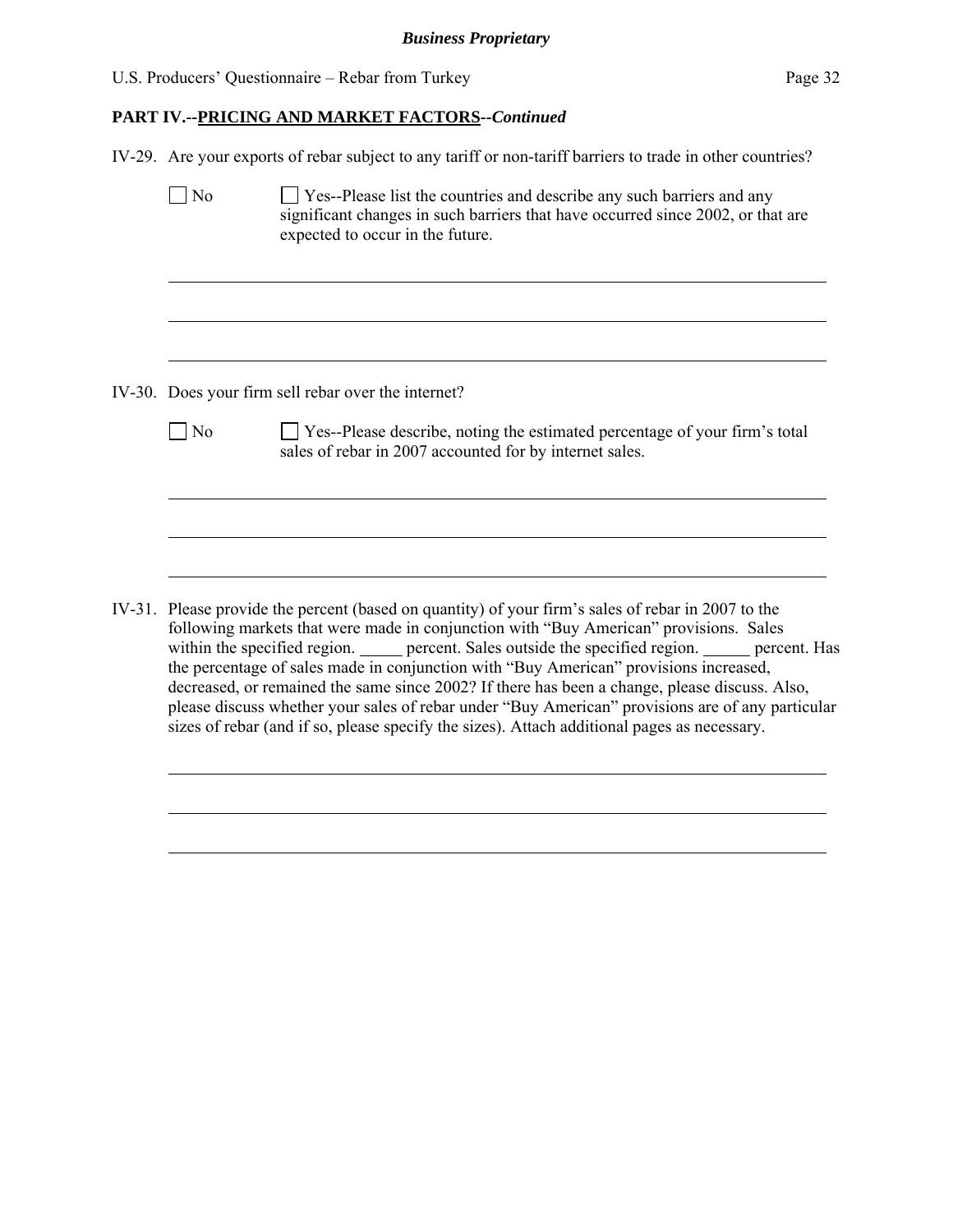IV-32. Is rebar produced in the United States and in other countries interchangeable (*i.e.*, can they physically be used in the same applications)? Please indicate below, using "A" to indicate that the products from a specified country-pair are *always* interchangeable, "F" to indicate that the products are *frequently* interchangeable, "S" to indicate that the products are *sometimes* interchangeable, "N" to indicate that the products are *never* interchangeable, and "0" to indicate *no familiarity* with products from a specified country-pair.<sup>1</sup>

| Country-pair                                                                                                                                                    | <b>United States</b> | Turkey | Other <sup>2</sup> |  |  |  |  |
|-----------------------------------------------------------------------------------------------------------------------------------------------------------------|----------------------|--------|--------------------|--|--|--|--|
| <b>United States</b>                                                                                                                                            |                      |        |                    |  |  |  |  |
| Turkey                                                                                                                                                          |                      |        |                    |  |  |  |  |
| $1$ For any country-pair producing rebar which is sometimes or never interchangeable, please explain<br>the factors that limit or preclude interchangeable use: |                      |        |                    |  |  |  |  |
|                                                                                                                                                                 |                      |        |                    |  |  |  |  |
|                                                                                                                                                                 |                      |        |                    |  |  |  |  |
|                                                                                                                                                                 |                      |        |                    |  |  |  |  |
|                                                                                                                                                                 |                      |        |                    |  |  |  |  |
|                                                                                                                                                                 |                      |        |                    |  |  |  |  |
| $2$ Specify:                                                                                                                                                    |                      |        |                    |  |  |  |  |
|                                                                                                                                                                 |                      |        |                    |  |  |  |  |
|                                                                                                                                                                 |                      |        |                    |  |  |  |  |